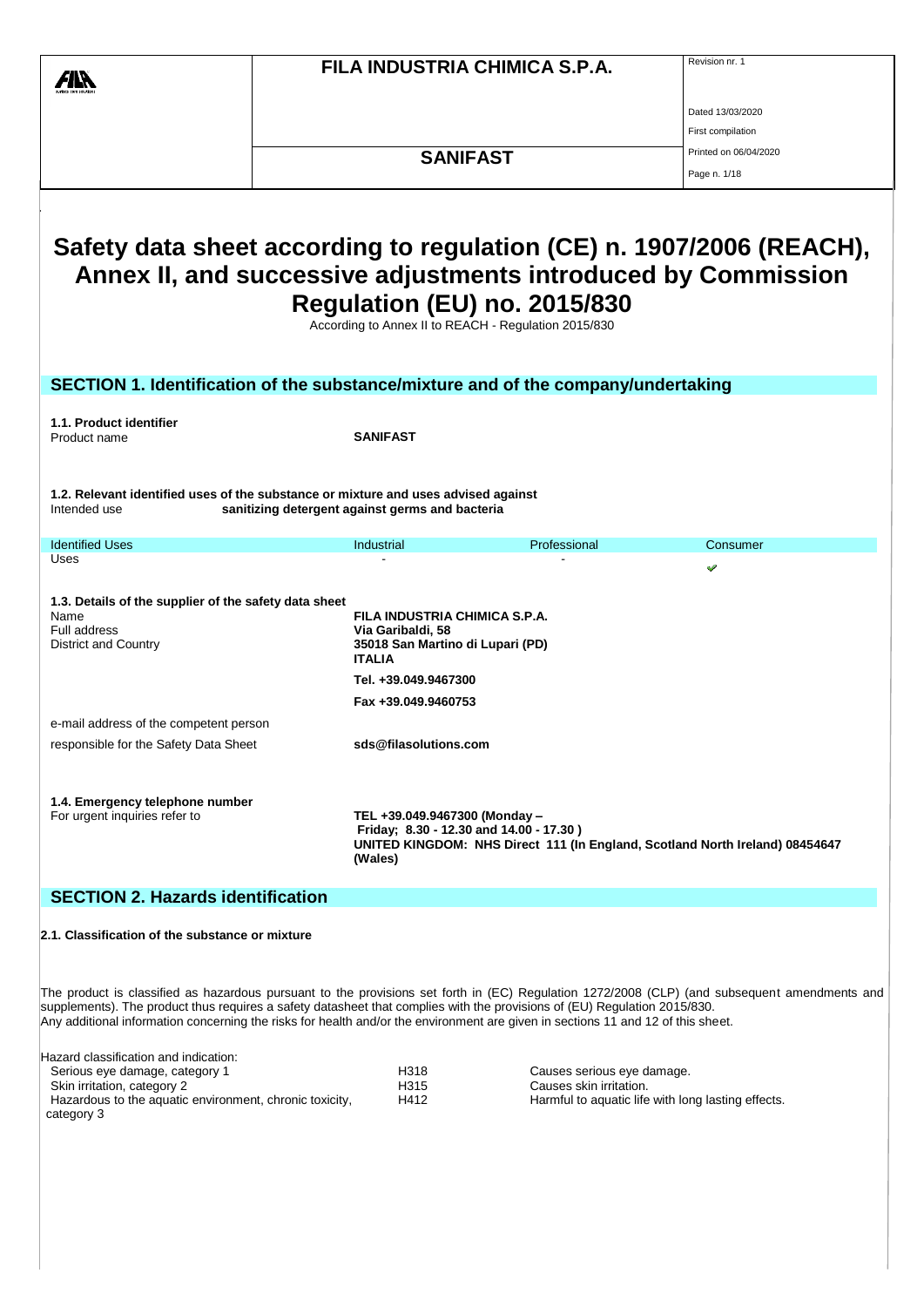|                                                       |          | FILA INDUSTRIA CHIMICA S.P.A.                                                                                                                        | Revision nr. 1                             |
|-------------------------------------------------------|----------|------------------------------------------------------------------------------------------------------------------------------------------------------|--------------------------------------------|
|                                                       |          |                                                                                                                                                      |                                            |
|                                                       |          |                                                                                                                                                      | Dated 13/03/2020                           |
|                                                       |          |                                                                                                                                                      | First compilation<br>Printed on 06/04/2020 |
|                                                       |          | <b>SANIFAST</b>                                                                                                                                      | Page n. 2/18                               |
|                                                       |          |                                                                                                                                                      |                                            |
|                                                       |          |                                                                                                                                                      |                                            |
| 2.2. Label elements                                   |          |                                                                                                                                                      |                                            |
|                                                       |          |                                                                                                                                                      |                                            |
|                                                       |          | Hazard labelling pursuant to EC Regulation 1272/2008 (CLP) and subsequent amendments and supplements.                                                |                                            |
| Hazard pictograms:                                    |          |                                                                                                                                                      |                                            |
|                                                       |          |                                                                                                                                                      |                                            |
|                                                       |          |                                                                                                                                                      |                                            |
|                                                       |          |                                                                                                                                                      |                                            |
|                                                       |          |                                                                                                                                                      |                                            |
| Signal words:                                         | Danger   |                                                                                                                                                      |                                            |
|                                                       |          |                                                                                                                                                      |                                            |
| Hazard statements:                                    |          |                                                                                                                                                      |                                            |
| H318                                                  |          | Causes serious eye damage.                                                                                                                           |                                            |
| H315<br>H412                                          |          | Causes skin irritation.<br>Harmful to aquatic life with long lasting effects.                                                                        |                                            |
| <b>EUH208</b>                                         |          | Contains:, D LIMONENE                                                                                                                                |                                            |
|                                                       |          | May produce an allergic reaction.                                                                                                                    |                                            |
| Precautionary statements:                             |          |                                                                                                                                                      |                                            |
| P102                                                  |          | Keep out of reach of children.                                                                                                                       |                                            |
| P280<br>P302+P352                                     |          | Wear protective gloves/ protective clothing / eye protection / face protection.<br>IF ON SKIN: wash with plenty of water and soap.                   |                                            |
| P305+P351+P338                                        | rinsing. | IF IN EYES: Rinse cautiously with water for several minutes. Remove contact lenses, if present and easy to do. Continue                              |                                            |
| P310<br>P501                                          |          | Immediately call a POISON CENTER / doctor.<br>Dispose of contents/ container in accordance with local/ regional/ national/ international regulation. |                                            |
|                                                       |          |                                                                                                                                                      |                                            |
| <b>Contains:</b>                                      |          | QUATERNARY AMMONIUM COMPOUNDS, BENZYL-C8-18-ALKYLDIMETHYL, CHLORIDES<br>Alcohols, C12-14, ethoxylates                                                |                                            |
|                                                       |          |                                                                                                                                                      |                                            |
| Ingredients according to Regulation (EC) No. 648/2004 |          |                                                                                                                                                      |                                            |
| Less than 5%                                          |          | cationic surfactants, non-ionic surfactants                                                                                                          |                                            |
| perfumes                                              |          |                                                                                                                                                      |                                            |
| 2.3. Other hazards                                    |          |                                                                                                                                                      |                                            |
|                                                       |          |                                                                                                                                                      |                                            |
|                                                       |          | On the basis of available data, the product does not contain any PBT or vPvB in percentage greater than 0,1%.                                        |                                            |

# **SECTION 3. Composition/information on ingredients**

### **3.1. Substances**

Information not relevant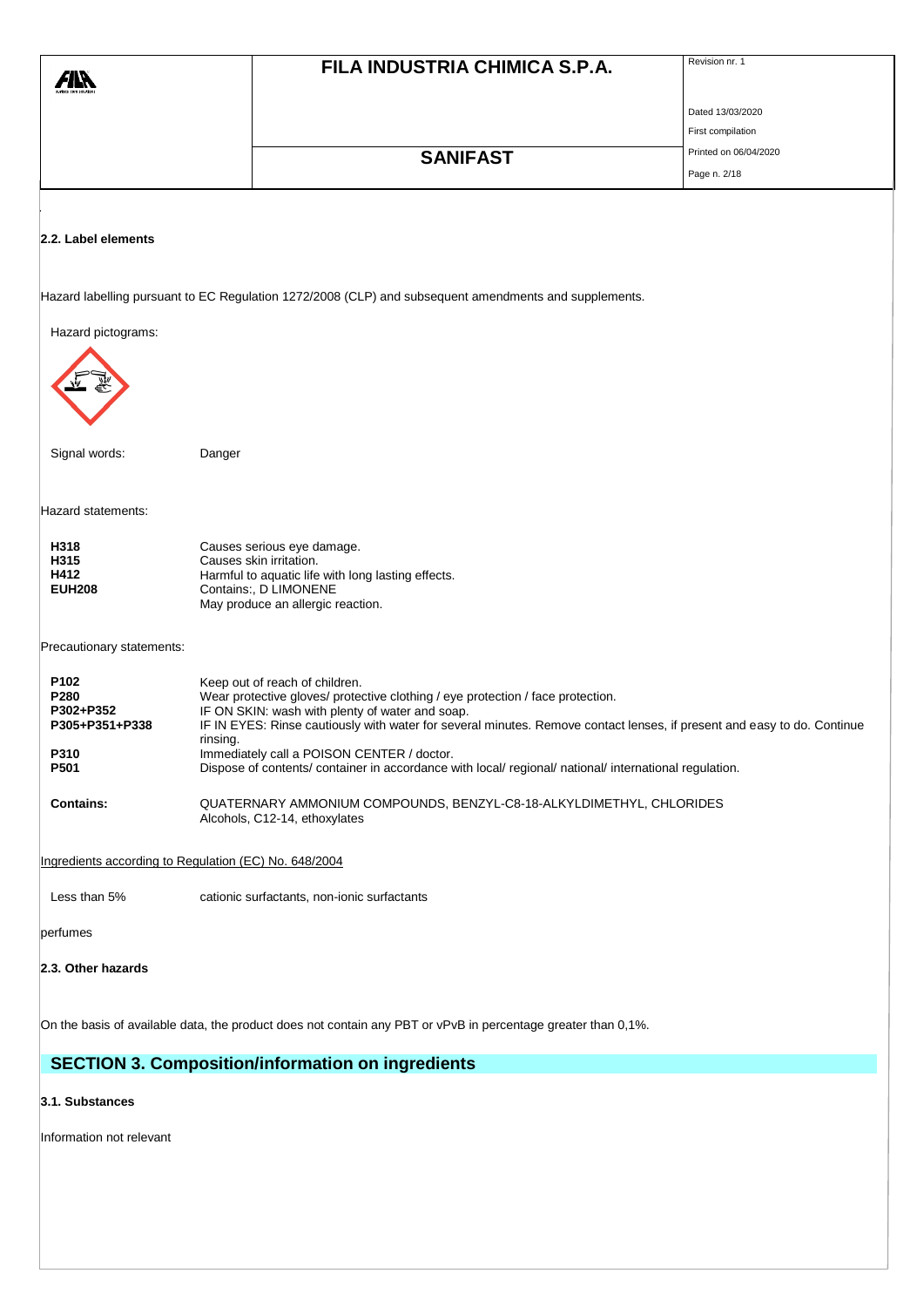|                                                                                                     |                     | FILA INDUSTRIA CHIMICA S.P.A.                                                                                                       | Revision nr. 1        |
|-----------------------------------------------------------------------------------------------------|---------------------|-------------------------------------------------------------------------------------------------------------------------------------|-----------------------|
|                                                                                                     |                     |                                                                                                                                     |                       |
|                                                                                                     |                     |                                                                                                                                     | Dated 13/03/2020      |
|                                                                                                     |                     |                                                                                                                                     | First compilation     |
|                                                                                                     |                     | <b>SANIFAST</b>                                                                                                                     | Printed on 06/04/2020 |
|                                                                                                     |                     |                                                                                                                                     | Page n. 3/18          |
|                                                                                                     |                     |                                                                                                                                     |                       |
|                                                                                                     |                     |                                                                                                                                     |                       |
| 3.2. Mixtures                                                                                       |                     |                                                                                                                                     |                       |
| Contains:                                                                                           |                     |                                                                                                                                     |                       |
| Identification                                                                                      | $x =$ Conc. %       | Classification 1272/2008 (CLP)                                                                                                      |                       |
| <b>QUATERNARY AMMONIUM</b><br>COMPOUNDS, BENZYL-C8-18-<br>ALKYLDIMETHYL, CHLORIDES                  |                     |                                                                                                                                     |                       |
| CAS 68424-85-1                                                                                      | $1 \leq x < 2$      | Met. Corr. 1 H290, Acute Tox. 4 H302, Skin Corr. 1B H314, Eye Dam. 1<br>H318, Aquatic Acute 1 H400 M=10, Aquatic Chronic 1 H410 M=1 |                       |
| EC 270-325-2                                                                                        |                     |                                                                                                                                     |                       |
| INDEX -                                                                                             |                     |                                                                                                                                     |                       |
| Alcohols, C12-14, ethoxylates                                                                       |                     |                                                                                                                                     |                       |
| CAS 68439-50-9                                                                                      | $1 \leq x < 2$      | Acute Tox. 4 H302, Eye Dam. 1 H318, Aquatic Chronic 3 H412                                                                          |                       |
| <b>EC</b>                                                                                           |                     |                                                                                                                                     |                       |
| INDEX -                                                                                             |                     |                                                                                                                                     |                       |
| <b>D LIMONENE</b>                                                                                   |                     |                                                                                                                                     |                       |
| CAS 5989-27-5                                                                                       | $0,1 \leq x < 0,15$ | Flam. Liq. 3 H226, Asp. Tox. 1 H304, Skin Irrit. 2 H315, Skin Sens. 1 H317,                                                         |                       |
| EC 227-813-5                                                                                        |                     | Aquatic Acute 1 H400 M=1, Aquatic Chronic 1 H410 M=1                                                                                |                       |
| INDEX 601-029-00-7                                                                                  |                     |                                                                                                                                     |                       |
| Reg. no. 01-2119529223-47-0000                                                                      |                     |                                                                                                                                     |                       |
| 3,7,-DIMETHYL-2,6-OCTADIENAL                                                                        |                     |                                                                                                                                     |                       |
| CAS 5392-40-5                                                                                       | $0.01 \le x < 0.04$ | Eye Irrit. 2 H319, Skin Irrit. 2 H315, Skin Sens. 1B H317                                                                           |                       |
| EC 226-394-6                                                                                        |                     |                                                                                                                                     |                       |
| INDEX -                                                                                             |                     |                                                                                                                                     |                       |
| Reg. no. 01-2119462829-23                                                                           |                     |                                                                                                                                     |                       |
| (1S)2,6,6-TRIMETHYLBICYCLO-2                                                                        |                     |                                                                                                                                     |                       |
| <b>HEPTENE</b><br>CAS 7785-26-4                                                                     | $0 \le x < 0.02$    | Flam. Liq. 3 H226, Asp. Tox. 1 H304, Eye Irrit. 2 H319, Skin Irrit. 2 H315, Skin                                                    |                       |
|                                                                                                     |                     | Sens. 1 H317, Aquatic Chronic 1 H410 M=1                                                                                            |                       |
| EC 232-077-3                                                                                        |                     |                                                                                                                                     |                       |
| INDEX -                                                                                             |                     |                                                                                                                                     |                       |
| Reg. no. 01-2119979519-16                                                                           |                     |                                                                                                                                     |                       |
| (1S)6,6-DIMETHYL-2-<br><b>METHYLENBICYCLOHEPTANE</b>                                                |                     |                                                                                                                                     |                       |
| CAS 127-91-3                                                                                        | $0 \le x < 0.02$    | Flam. Liq. 3 H226, Asp. Tox. 1 H304, Skin Irrit. 2 H315, Skin Sens. 1 H317,                                                         |                       |
| EC 204-872-5                                                                                        |                     | Aquatic Acute 1 H400 M=1, Aquatic Chronic 1 H410 M=1                                                                                |                       |
| INDEX -                                                                                             |                     |                                                                                                                                     |                       |
| Reg. no. 01-2119519230-54                                                                           |                     |                                                                                                                                     |                       |
| <b>ETHYL ACETATE</b>                                                                                |                     |                                                                                                                                     |                       |
| CAS 141-78-6                                                                                        | $0 \le x < 0.02$    | Flam. Liq. 2 H225, Eye Irrit. 2 H319, STOT SE 3 H336, EUH066                                                                        |                       |
| EC 205-500-4                                                                                        |                     |                                                                                                                                     |                       |
| INDEX 607-022-00-5                                                                                  |                     |                                                                                                                                     |                       |
|                                                                                                     |                     |                                                                                                                                     |                       |
| Reg. no. 01-2118475103-46                                                                           |                     |                                                                                                                                     |                       |
| reaction mass of 5-chloro-2-<br>methyl-4-isothiazolin-3-one [EC no.<br>247-500-7] and 2-methyl-2H - |                     |                                                                                                                                     |                       |
|                                                                                                     |                     |                                                                                                                                     |                       |
|                                                                                                     |                     |                                                                                                                                     |                       |
|                                                                                                     |                     |                                                                                                                                     |                       |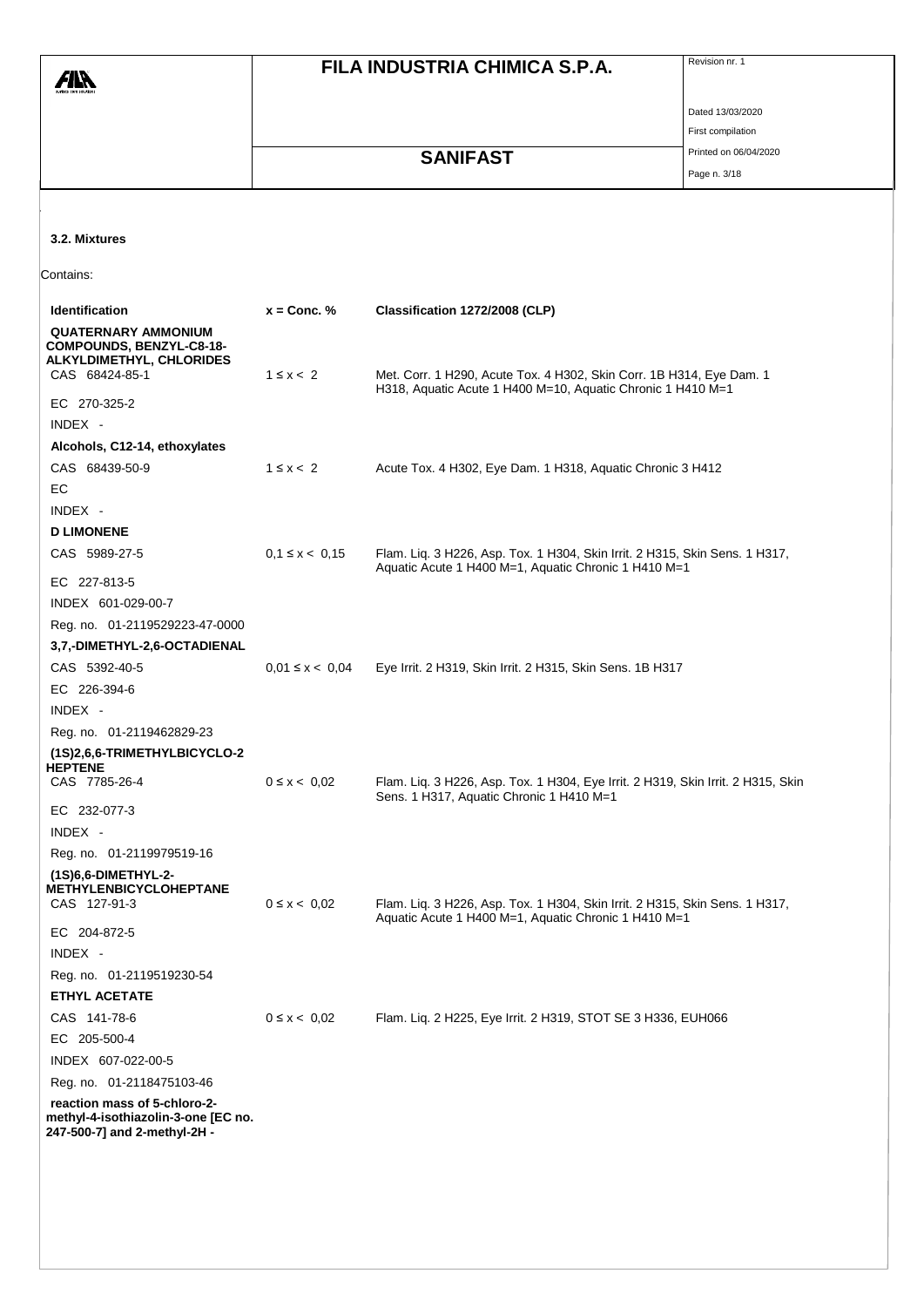|                                                                                                                                                                                                                                                                                                          |  | FILA INDUSTRIA CHIMICA S.P.A. | Revision nr. 1        |  |  |  |
|----------------------------------------------------------------------------------------------------------------------------------------------------------------------------------------------------------------------------------------------------------------------------------------------------------|--|-------------------------------|-----------------------|--|--|--|
|                                                                                                                                                                                                                                                                                                          |  |                               | Dated 13/03/2020      |  |  |  |
|                                                                                                                                                                                                                                                                                                          |  |                               | First compilation     |  |  |  |
|                                                                                                                                                                                                                                                                                                          |  | <b>SANIFAST</b>               | Printed on 06/04/2020 |  |  |  |
|                                                                                                                                                                                                                                                                                                          |  |                               | Page n. 4/18          |  |  |  |
| isothiazol-3-one [EC no. 220-239-6]<br>(3:1)<br>CAS 55965-84-9<br>$0 \le x < 0.0015$<br>Acute Tox. 2 H310, Acute Tox. 2 H330, Acute Tox. 3 H301, Skin Corr. 1C<br>H314, Eye Dam. 1 H318, Skin Sens. 1A H317, Aquatic Acute 1 H400 M=100,<br>Aquatic Chronic 1 H410 M=100<br>$EC -$<br>INDEX 613-167-00-5 |  |                               |                       |  |  |  |
| The full wording of hazard (H) phrases is given in section 16 of the sheet.                                                                                                                                                                                                                              |  |                               |                       |  |  |  |
| <b>SECTION 4. First aid measures</b>                                                                                                                                                                                                                                                                     |  |                               |                       |  |  |  |

#### **4.1. Description of first aid measures**

EYES: Remove any contact lenses. Wash immediately with plenty of warm water for at least 30/60 minutes, opening the eyelids well. Consult a doctor immediately.

SKIN: Remove contaminated clothing. Take a shower immediately. Consult a doctor immediately.

INGESTION: Consult a doctor immediately. Do not induce vomiting unless expressly authorized by your doctor.

INHALATION: Call a doctor immediately. Bring the subject to fresh air, away from the accident site. If breathing stops, give artificial respiration. Take appropriate precautions for the rescuer.

### **4.2. Most important symptoms and effects, both acute and delayed**

Eye contact: causes burns, pain, watery eyes, redness. Ingestion: may cause heartburn, throat and stomach. Inhalation: cough and irritation of the respiratory tract. Skin contact: burns, pain or irritation, redness and blistering.

**4.3. Indication of any immediate medical attention and special treatment needed**

Nobody.

## **SECTION 5. Firefighting measures**

### **5.1. Extinguishing media**

SUITABLE EXTINGUISHING EQUIPMENT The extinguishing equipment should be of the conventional kind: carbon dioxide, foam, powder and water spray. UNSUITABLE EXTINGUISHING EQUIPMENT None in particular.

#### **5.2. Special hazards arising from the substance or mixture**

HAZARDS CAUSED BY EXPOSURE IN THE EVENT OF FIRE Do not breathe combustion products.

#### **5.3. Advice for firefighters**

#### GENERAL INFORMATION

Use jets of water to cool the containers to prevent product decomposition and the development of substances potentially hazardous for health. Always wear full fire prevention gear. Collect extinguishing water to prevent it from draining into the sewer system. Dispose of contaminated water used for extinction and the remains of the fire according to applicable regulations. SPECIAL PROTECTIVE EQUIPMENT FOR FIRE-FIGHTERS

Normal fire fighting clothing i.e. fire kit (BS EN 469), gloves (BS EN 659) and boots (HO specification A29 and A30) in combination with self-contained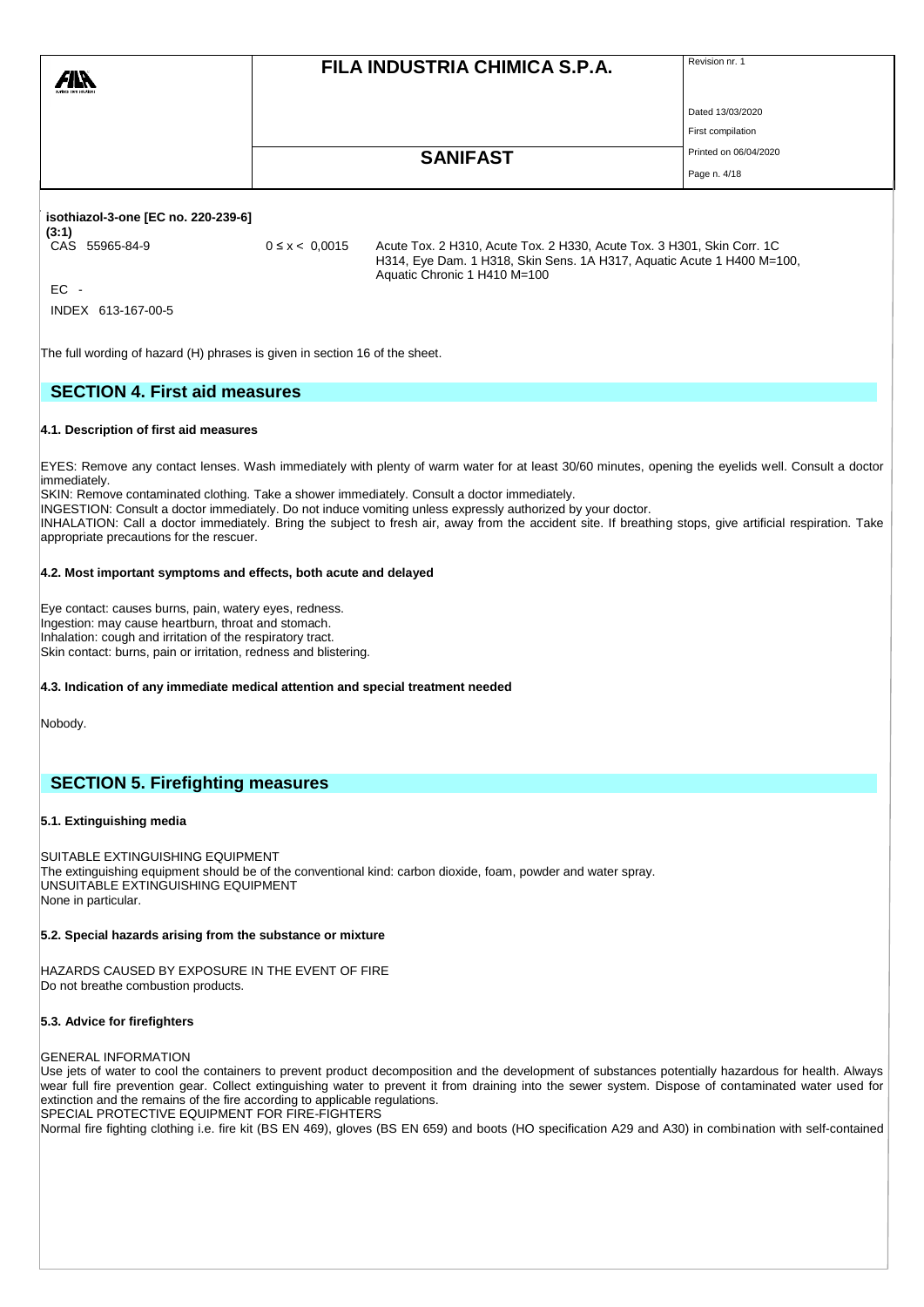# **FILA INDUSTRIA CHIMICA S.P.A.** Revision nr. 1

Dated 13/03/2020

# First compilation **SANIFAST** Printed on 06/04/2020

Page n. 5/18

open circuit positive pressure compressed air breathing apparatus (BS EN 137).

# **SECTION 6. Accidental release measures**

### **6.1. Personal precautions, protective equipment and emergency procedures**

### Block the leakage if there is no hazard.

Wear suitable protective equipment (including personal protective equipment referred to under Section 8 of the safety data sheet) to prevent any contamination of skin, eyes and personal clothing. These indications apply for both processing staff and those involved in emergency procedures.

## **6.2. Environmental precautions**

The product must not penetrate into the sewer system or come into contact with surface water or ground water.

### **6.3. Methods and material for containment and cleaning up**

Collect the leaked product into a suitable container. Evaluate the compatibility of the container to be used, by checking section 10. Absorb the remainder with inert absorbent material.

Make sure the leakage site is well aired. Contaminated material should be disposed of in compliance with the provisions set forth in point 13.

### **6.4. Reference to other sections**

Any information on personal protection and disposal is given in sections 8 and 13.

# **SECTION 7. Handling and storage**

# **7.1. Precautions for safe handling**

Before handling the product, consult all the other sections of this material safety data sheet. Avoid leakage of the product into the environment. Do not eat, drink or smoke during use. Remove any contaminated clothes and personal protective equipment before entering places in which people eat.

# **7.2. Conditions for safe storage, including any incompatibilities**

Store only in the original container. Store the containers sealed, in a well ventilated place, away from direct sunlight. Keep containers away from any incompatible materials, see section 10 for details.

# **7.3. Specific end use(s)**

Information not available

# **SECTION 8. Exposure controls/personal protection**

### **8.1. Control parameters**

Regulatory References:

| <b>CZE</b> | Česká Republika | Nařízení vlády č. 246/2018 Sb. Nařízení vlády, kterým se mění nařízení vlády č. 361/2007 Sb., kterým se<br>stanoví podmínky ochrany zdraví při práci, ve znění pozdějších předpisů |
|------------|-----------------|------------------------------------------------------------------------------------------------------------------------------------------------------------------------------------|
| DEU        | Deutschland     | TRGS 900 - Seite 1 von 69 (Fassung 29.03.2019)- Liste der Arbeitsplatzgrenzwerte und Kurzzeitwerte                                                                                 |
| <b>DNK</b> | Danmark         | Bekendtgørelse om ændring af bekendtgørelse om grænseværdier for stoffer og materialer1- BEK nr 655<br>af 31/05/2018                                                               |
| <b>ESP</b> | España          | LÍMITES DE EXPOSICIÓN PROFESIONAL PARA AGENTES QUÍMICOS EN ESPAÑA 2019 (INSST)                                                                                                     |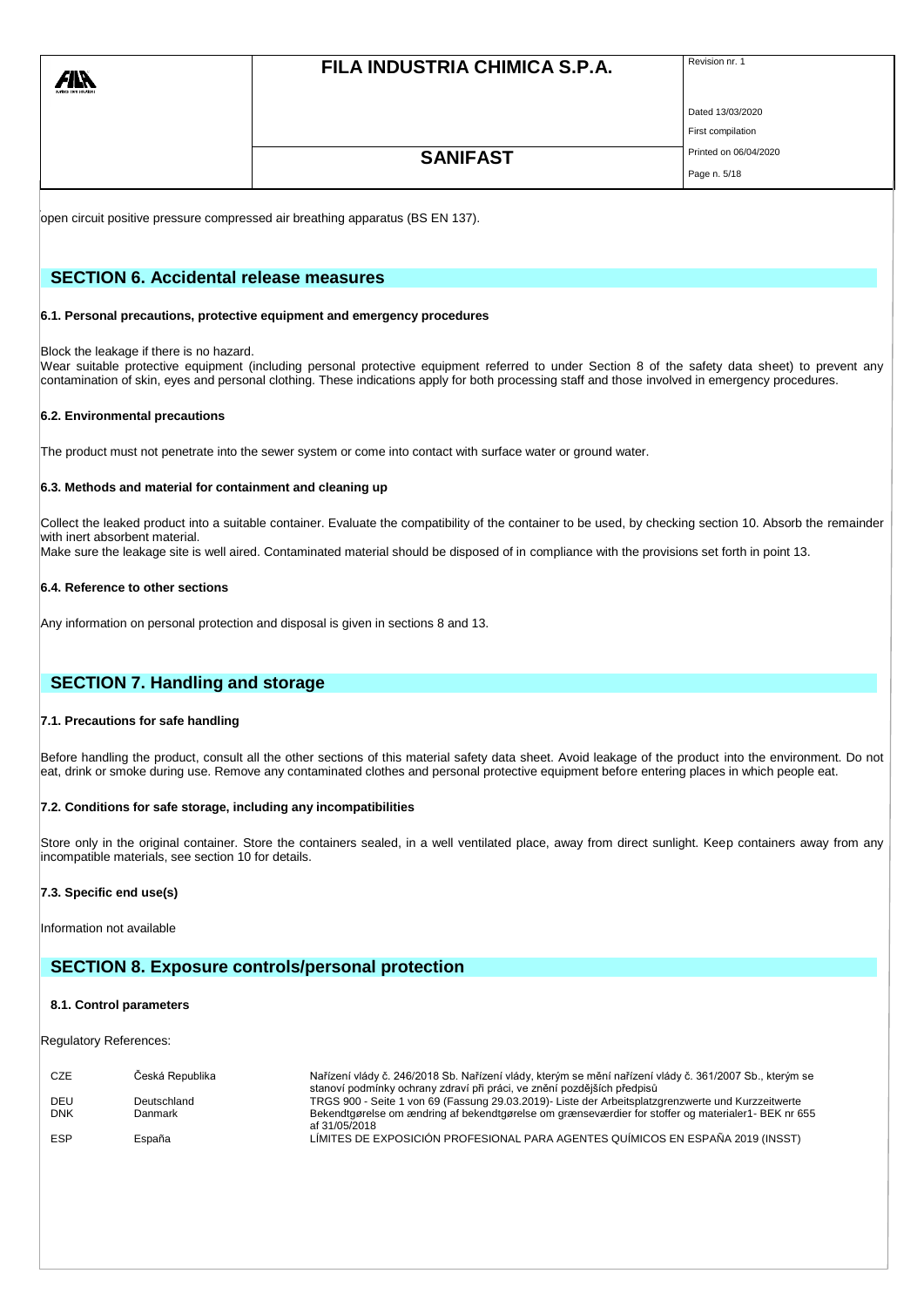|                  |                       | FILA INDUSTRIA CHIMICA S.P.A.                                                                                                                                                                                                                                                       | Revision nr. 1        |
|------------------|-----------------------|-------------------------------------------------------------------------------------------------------------------------------------------------------------------------------------------------------------------------------------------------------------------------------------|-----------------------|
|                  |                       |                                                                                                                                                                                                                                                                                     | Dated 13/03/2020      |
|                  |                       |                                                                                                                                                                                                                                                                                     | First compilation     |
|                  |                       | <b>SANIFAST</b>                                                                                                                                                                                                                                                                     | Printed on 06/04/2020 |
|                  |                       |                                                                                                                                                                                                                                                                                     | Page n. 6/18          |
| <b>FIN</b>       | Suomi                 | HTP-VÄRDEN 2018. Koncentrationer som befunnits skadliga. SOCIAL- OCH<br>HÄLSOVÅRDSMINISTERIETS PUBLIKATIONER 10/2018                                                                                                                                                                |                       |
| <b>FRA</b>       | France                | Valeurs limites d'exposition professionnelle aux agents chimiques en France. ED 984 - INRS                                                                                                                                                                                          |                       |
| <b>GBR</b>       | <b>United Kingdom</b> | EH40/2005 Workplace exposure limits (Third edition, published 2018)                                                                                                                                                                                                                 |                       |
| <b>GRC</b>       | Ελλάδα                | ΕΦΗΜΕΡΙΔΑ ΤΗΣ ΚΥΒΕΡΝΗΣΕΩΣ - ΤΕΥΧΟΣ ΠΡΩΤΟ Αρ. Φύλλου 152 - 21 Αυγούστου 2018                                                                                                                                                                                                         |                       |
| <b>HRV</b>       | Hrvatska              | Pravilnik o zaštiti radnika od izloženosti opasnim kemikalijama na radu, graničnim vrijednostima izloženosti<br>i biološkim graničnim vrijednostima (NN 91/18)                                                                                                                      |                       |
| <b>HUN</b>       | Magyarország          | A pénzügyminiszter 7/2018. (VIII. 29.) PM rendelete a munkahelyek kémiai biztonságáról szóló 25/2000.<br>(IX. 30.) EüM-<br>SZCSM együttes rendelet módosításáról                                                                                                                    |                       |
| <b>ITA</b>       | Italia                | DIRETTIVA (UE) 2017/164 DELLA COMMISSIONE del 31 gennaio 2017                                                                                                                                                                                                                       |                       |
| <b>NLD</b>       | Nederland             | Regeling van de Staatssecretaris van Sociale Zaken en Werkgelegenheid van 13 juli 2018, 2018-<br>0000118517 tot wijziging van de Arbeidsomstandighedenregeling in verband met de implementatie van<br>Richtlijn 2017/164 in Bijlage XIII                                            |                       |
| <b>NOR</b>       | Norge                 | Fastsatt av Arbeids- og sosialdepartementet 21. august 2018 med hjemmel i lov 17. juni 2005 nr. 62 om<br>arbeidsmiljø, arbeidstid, stillingsvern mv. (arbeidsmiljøloven) § 1-3, § 1-4 og § 4-5                                                                                      |                       |
| <b>POL</b>       | Polska                | ROZPORZĄDZENIE MINISTRA RODZINY, PRACY I POLITYKI SPOŁECZNEJ z dnia 12 czerwca 2018 r                                                                                                                                                                                               |                       |
| <b>PRT</b>       | Portugal              | Ministério da Economia e do Emprego Consolida as prescrições mínimas em matéria de protecção dos<br>trabalhadores contra os riscos para a segurança e a saúde devido à exposição a agentes químicos no<br>trabalho - Diário da República, 1.ª série - N.º 111 - 11 de junho de 2018 |                       |
| <b>ROU</b>       | România               | HOTĂRÂRE nr. 584 din 2 august 2018 pentru modificarea Hotărârii Guvernului nr. 1.218/2006 privind<br>stabilirea cerințelor minime de securitate și sănătate în muncă pentru asigurarea protecției lucrătorilor<br>împotriva riscurilor legate de prezenta agentilor chimici         |                       |
| <b>SVK</b>       | Slovensko             | Nariadenie vlády č. 33/2018 Z. z. Nariadenie vlády Slovenskej republiky, ktorým sa mení a dopĺňa<br>nariadenie vlády Slovenskej republiky č. 355/2006 Z. z. o ochrane zamestnancov pred rizikami súvisiacimi                                                                        |                       |
| <b>SVN</b>       | Slovenija             | s expozíciou chemickým faktorom pri práci v znení neskorších predpisov<br>Uradni list Republike Slovenije 04.12.2018 - Uradnem listu RS št. 78 -PRAVILNIK o varovanju delavcev<br>pred tveganji zaradi izpostavljenosti kemičnim snovem pri delu                                    |                       |
| <b>SWE</b><br>EU | Sverige<br>OEL EU     | Hygieniska gränsvärden, AFS 2018:1<br>Directive (EU) 2017/2398; Directive (EU) 2017/164; Directive 2009/161/EU; Directive 2006/15/EC; Directive<br>2004/37/EC; Directive 2000/39/EC; Directive 91/322/EEC.                                                                          |                       |
|                  | <b>TLV-ACGIH</b>      | <b>ACGIH 2019</b>                                                                                                                                                                                                                                                                   |                       |

### **D LIMONENE**

| - - - - - - - - - - - -<br><b>Threshold Limit Value</b> |                         |                |               |                     |                       |                   |                      |                     |
|---------------------------------------------------------|-------------------------|----------------|---------------|---------------------|-----------------------|-------------------|----------------------|---------------------|
| <b>Type</b>                                             | Country                 | TWA/8h         |               | STEL/15min          |                       |                   |                      |                     |
|                                                         |                         | mg/m3          | ppm           | mg/m3               | ppm                   |                   |                      |                     |
| <b>AGW</b>                                              | DEU                     | 28             | 5             | 110                 | 20                    |                   |                      |                     |
| <b>TLV</b>                                              | <b>NOR</b>              | 140            | 25            |                     |                       |                   | anmerkninger A       |                     |
| Predicted no-effect concentration - PNEC                |                         |                |               |                     |                       |                   |                      |                     |
| Normal value in fresh water                             |                         |                |               | 0,014               | mg/l                  |                   |                      |                     |
| Normal value in marine water                            |                         | 0,0014         | mg/l          |                     |                       |                   |                      |                     |
| Normal value for fresh water sediment                   |                         | 3,85           | mg/kg         |                     |                       |                   |                      |                     |
| Normal value for marine water sediment                  |                         | 0,385          | mg/kg         |                     |                       |                   |                      |                     |
| Normal value of STP microorganisms                      |                         |                |               | 1,8                 | mg/l                  |                   |                      |                     |
| Normal value for the food chain (secondary poisoning)   |                         |                |               | 133                 | mg/kg                 |                   |                      |                     |
| Normal value for the terrestrial compartment            |                         | 0,763          | mg/kg/d       |                     |                       |                   |                      |                     |
| Normal value for the atmosphere                         |                         | <b>NPI</b>     |               |                     |                       |                   |                      |                     |
| Health - Derived no-effect level - DNEL / DMEL          |                         |                |               |                     |                       |                   |                      |                     |
|                                                         | Effects on<br>consumers |                |               |                     | Effects on<br>workers |                   |                      |                     |
| Route of exposure                                       | Acute local             | Acute systemic | Chronic local | Chronic<br>systemic | Acute local           | Acute<br>systemic | <b>Chronic local</b> | Chronic<br>systemic |

bw/d

bw/d

VND NPI VND 9,5 mg/kg

bw/d

Inhalation NPI NPI NPI 16,6 mg/m3 NPI NPI NPI 66,7 mg/m3

Oral VND NPI VND 4,8 mg/kg

Skin NPI NPI NPI 4,8 mg/kg

**Threshold Limit Value**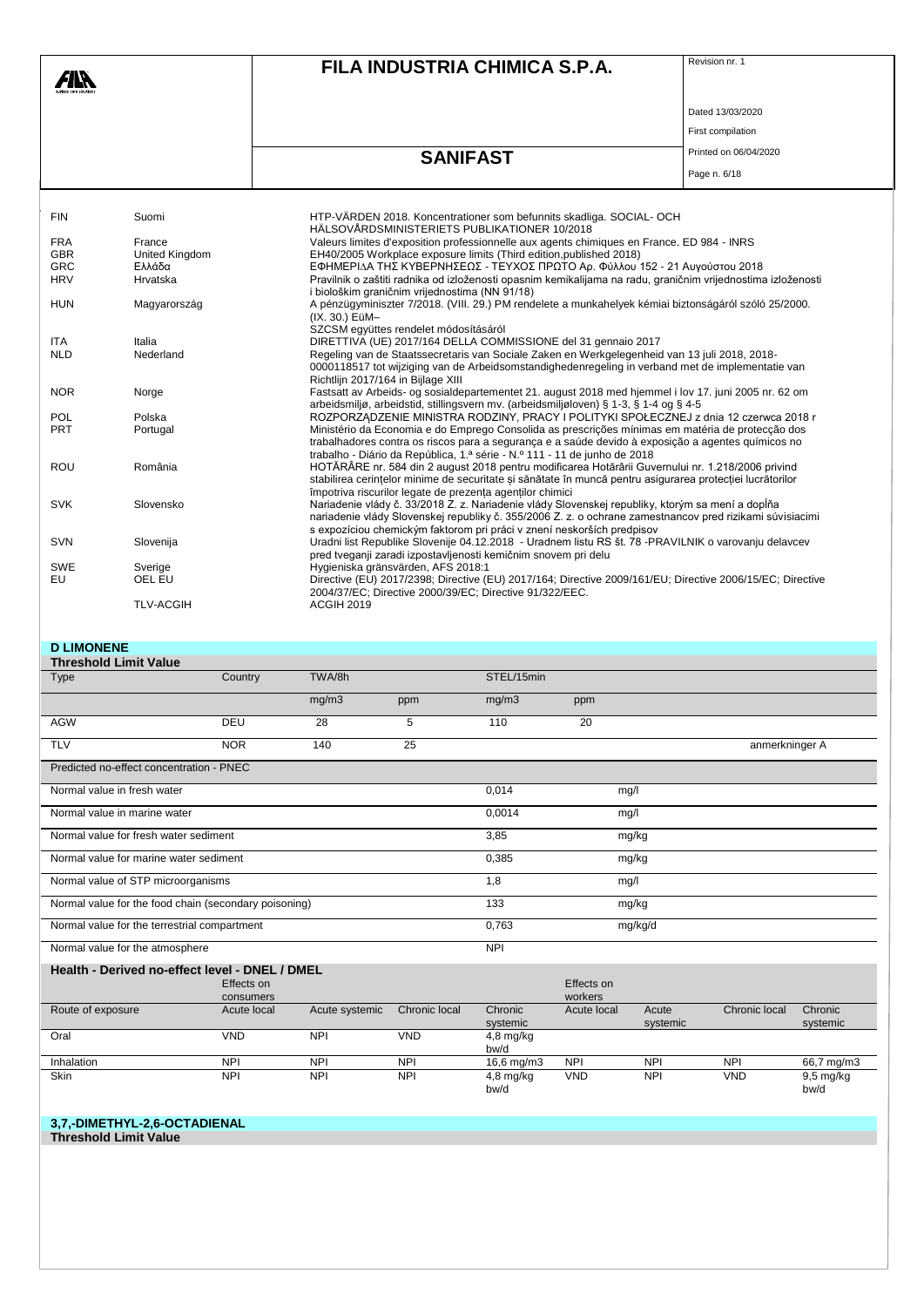|                                                                           |                         | FILA INDUSTRIA CHIMICA S.P.A. |               |                     |                       |                   |                       | Revision nr. 1      |  |  |
|---------------------------------------------------------------------------|-------------------------|-------------------------------|---------------|---------------------|-----------------------|-------------------|-----------------------|---------------------|--|--|
|                                                                           |                         |                               |               |                     |                       |                   | Dated 13/03/2020      |                     |  |  |
|                                                                           |                         |                               |               |                     |                       |                   | First compilation     |                     |  |  |
|                                                                           |                         | <b>SANIFAST</b>               |               |                     |                       |                   | Printed on 06/04/2020 |                     |  |  |
|                                                                           |                         |                               |               |                     |                       |                   | Page n. 7/18          |                     |  |  |
|                                                                           |                         | TWA/8h                        |               | STEL/15min          |                       |                   |                       |                     |  |  |
| Type                                                                      | Country                 |                               |               |                     |                       |                   |                       |                     |  |  |
|                                                                           |                         | mg/m3                         | ppm           | mg/m3               | ppm                   |                   |                       |                     |  |  |
| OEL                                                                       | $E$ U                   |                               | 5             |                     |                       |                   |                       |                     |  |  |
| (1S)6,6-DIMETHYL-2-METHYLENBICYCLOHEPTANE<br><b>Threshold Limit Value</b> |                         |                               |               |                     |                       |                   |                       |                     |  |  |
| Type                                                                      | Country                 | TWA/8h                        |               | STEL/15min          |                       |                   |                       |                     |  |  |
|                                                                           |                         | mg/m3                         | ppm           | mg/m3               | ppm                   |                   |                       |                     |  |  |
| OEL                                                                       | EU                      |                               | 20            |                     |                       |                   |                       |                     |  |  |
| Health - Derived no-effect level - DNEL / DMEL                            | Effects on<br>consumers |                               |               |                     | Effects on<br>workers |                   |                       |                     |  |  |
| Route of exposure                                                         | Acute local             | Acute systemic                | Chronic local | Chronic<br>systemic | Acute local           | Acute<br>systemic | Chronic local         | Chronic<br>systemic |  |  |
| Inhalation                                                                |                         |                               |               |                     |                       |                   |                       | 5,98 mg/m3          |  |  |
| (1S)2,6,6-TRIMETHYLBICYCLO-2 HEPTENE<br><b>Threshold Limit Value</b>      |                         |                               |               |                     |                       |                   |                       |                     |  |  |
| Type                                                                      | Country                 | TWA/8h                        |               | STEL/15min          |                       |                   |                       |                     |  |  |
|                                                                           |                         | mg/m3                         | ppm           | mg/m3               | ppm                   |                   |                       |                     |  |  |
| OEL                                                                       | EU                      |                               | 20            |                     |                       |                   |                       |                     |  |  |
| Health - Derived no-effect level - DNEL / DMEL                            |                         |                               |               |                     |                       |                   |                       |                     |  |  |
|                                                                           | Effects on<br>consumers |                               |               |                     | Effects on<br>workers |                   |                       |                     |  |  |
| Route of exposure                                                         | Acute local             | Acute systemic                | Chronic local | Chronic<br>systemic | Acute local           | Acute<br>systemic | Chronic local         | Chronic<br>systemic |  |  |
| Inhalation                                                                |                         |                               |               | 5,98 mg/m3          |                       |                   |                       |                     |  |  |
|                                                                           |                         |                               |               |                     |                       |                   |                       |                     |  |  |
| <b>ETHYL ACETATE</b>                                                      |                         |                               |               |                     |                       |                   |                       |                     |  |  |
| <b>Threshold Limit Value</b><br>Type                                      | Country                 | TWA/8h                        |               | STEL/15min          |                       |                   |                       |                     |  |  |
|                                                                           |                         | mg/m3                         | ppm           | mg/m3               | ppm                   |                   |                       |                     |  |  |
| <b>TLV</b>                                                                | CZE                     | 700                           | 194,6         | 900                 | 250,2                 |                   |                       |                     |  |  |
| AGW                                                                       | DEU                     | 730                           | 200           | 1460                | 400                   |                   |                       |                     |  |  |
| <b>MAK</b>                                                                | <b>DEU</b>              | 750                           | 200           | 1500                | 400                   |                   |                       |                     |  |  |
| <b>TLV</b>                                                                | DNK                     | 540                           | 150           |                     |                       |                   |                       |                     |  |  |
| <b>VLA</b>                                                                | <b>ESP</b>              | 734                           | 200           | 1468                | 400                   |                   |                       |                     |  |  |
| <b>HTP</b>                                                                | <b>FIN</b>              | 730                           | 200           | 1470                | 400                   |                   |                       |                     |  |  |
| <b>VLEP</b>                                                               | <b>FRA</b>              | 1400                          | 400           |                     |                       |                   |                       |                     |  |  |
| WEL                                                                       | <b>GBR</b>              | 734                           | 200           | 1468                | 400                   |                   |                       |                     |  |  |
| <b>TLV</b>                                                                | GRC                     | 734                           | 200           | 1468                | 400                   |                   |                       |                     |  |  |
| <b>GVI/KGVI</b>                                                           | <b>HRV</b>              | 734                           | 200           | 1468                | 400                   |                   |                       |                     |  |  |
| AK                                                                        | <b>HUN</b>              | 734                           |               | 1468                |                       |                   |                       |                     |  |  |
| <b>VLEP</b>                                                               | <b>ITA</b>              | 734                           | 200           | 1468                | 400                   |                   |                       |                     |  |  |
| <b>TGG</b>                                                                | NLD                     | 734                           |               | 1468                |                       |                   |                       |                     |  |  |
| <b>TLV</b>                                                                | <b>NOR</b>              | 734                           | 200           |                     |                       |                   |                       |                     |  |  |
| NDS/NDSCh                                                                 | <b>POL</b>              | 734                           |               | 1468                |                       |                   |                       |                     |  |  |
| <b>VLE</b>                                                                | <b>PRT</b>              | 734                           | 200           | 1468                | 400                   |                   |                       |                     |  |  |
|                                                                           |                         |                               |               |                     |                       |                   |                       |                     |  |  |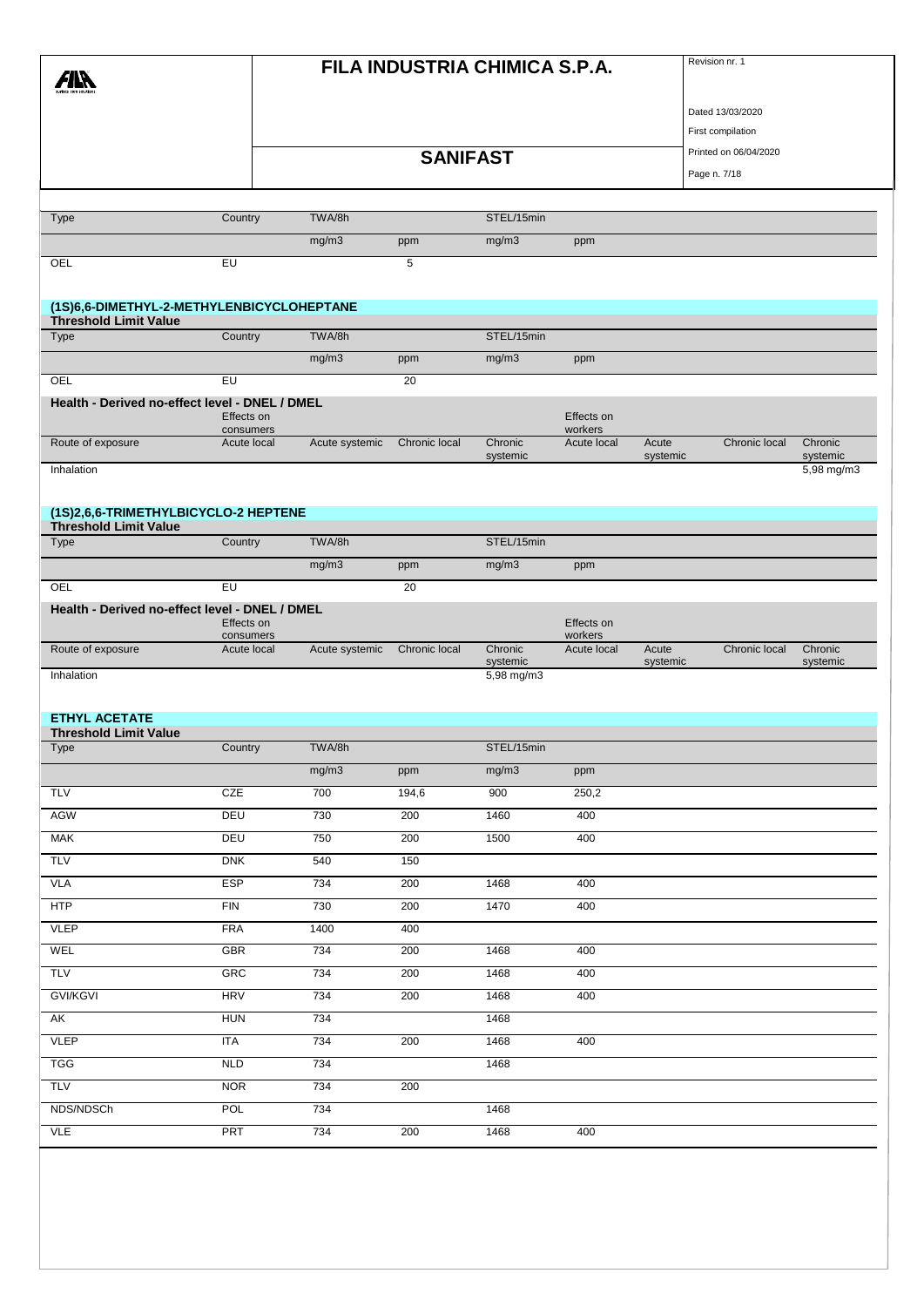| 7IN<br>lara ram selutiw |            |      | FILA INDUSTRIA CHIMICA S.P.A. | Revision nr. 1        |     |                   |
|-------------------------|------------|------|-------------------------------|-----------------------|-----|-------------------|
|                         |            |      |                               |                       |     | Dated 13/03/2020  |
|                         |            |      |                               |                       |     | First compilation |
|                         |            |      | <b>SANIFAST</b>               | Printed on 06/04/2020 |     |                   |
|                         |            |      |                               | Page n. 8/18          |     |                   |
|                         |            |      |                               |                       |     |                   |
| <b>TLV</b>              | ROU        | 400  | 111                           | 500                   | 139 |                   |
| <b>NPEL</b>             | <b>SVK</b> | 734  | 200                           | 1468                  | 400 |                   |
| MV                      | SVN        | 734  | 200                           | 1468                  | 400 |                   |
| NGV/KGV                 | SWE        | 550  | 150                           | 1100                  | 300 |                   |
| OEL                     | EU         | 734  | 200                           | 1468                  | 400 |                   |
| <b>TLV-ACGIH</b>        |            | 1441 | 400                           |                       |     |                   |
|                         |            |      |                               |                       |     |                   |

#### **reaction mass of 5-chloro-2-methyl-4-isothiazolin-3-one [EC no. 247-500-7] and 2-methyl-2H -isothiazol-3-one [EC no. 220-239-6] (3:1) Threshold Limit Value**

| Type | Country | TWA/8h |     | STEL/15min |     |
|------|---------|--------|-----|------------|-----|
|      |         | mg/m3  | ppm | mg/m3      | ppm |
| OEL  | -<br>∽− | . .    |     | 0,23       |     |

Legend:

 $|C|$  = CEILING ; INHAL = Inhalable Fraction ; RESP = Respirable Fraction ; THORA = Thoracic Fraction.

VND = hazard identified but no DNEL/PNEC available ; NEA = no exposure expected ; NPI = no hazard identified.

TLV of solvent mixture: 1441 mg/m3

#### **8.2. Exposure controls**

As the use of adequate technical equipment must always take priority over personal protective equipment, make sure that the workplace is well aired through effective local aspiration.

When choosing personal protective equipment, ask your chemical substance supplier for advice.

Personal protective equipment must be CE marked, showing that it complies with applicable standards.

Provide an emergency shower with face and eye wash station.

#### HAND PROTECTION

Protect hands with category III work gloves (see standard EN 374).

The following must be considered for the final choice of the work glove material: compatibility, degradation, break time and permeation.

In the case of preparations, the resistance of work gloves to chemical agents must be checked before use as unpredictable. The gloves have a wear time that depends on the duration and the mode of use

Recommended material: Nitrile, minimum 0.38 mm thickness or equivalent protective barrier material with a high level performance for continuous contact conditions, with a minimum permeability time of 480 minutes in accordance with the CEN EN 420 and EN standards 374.

#### SKIN PROTECTION

Wear category II professional long-sleeved overalls and safety footwear (see Regulation 2016/425 and standard EN ISO 20344). Wash body with soap and water after removing protective clothing.

#### EYE PROTECTION

Wear airtight protective goggles (see standard EN 166).

#### RESPIRATORY PROTECTION

If the threshold value (e.g. TLV-TWA) is exceeded for the substance or one of the substances present in the product, use a mask with a type B filter whose class (1, 2 or 3) must be chosen according to the limit of use concentration. (see standard EN 14387). In the presence of gases or vapours of various kinds and/or gases or vapours containing particulate (aerosol sprays, fumes, mists, etc.) combined filters are required.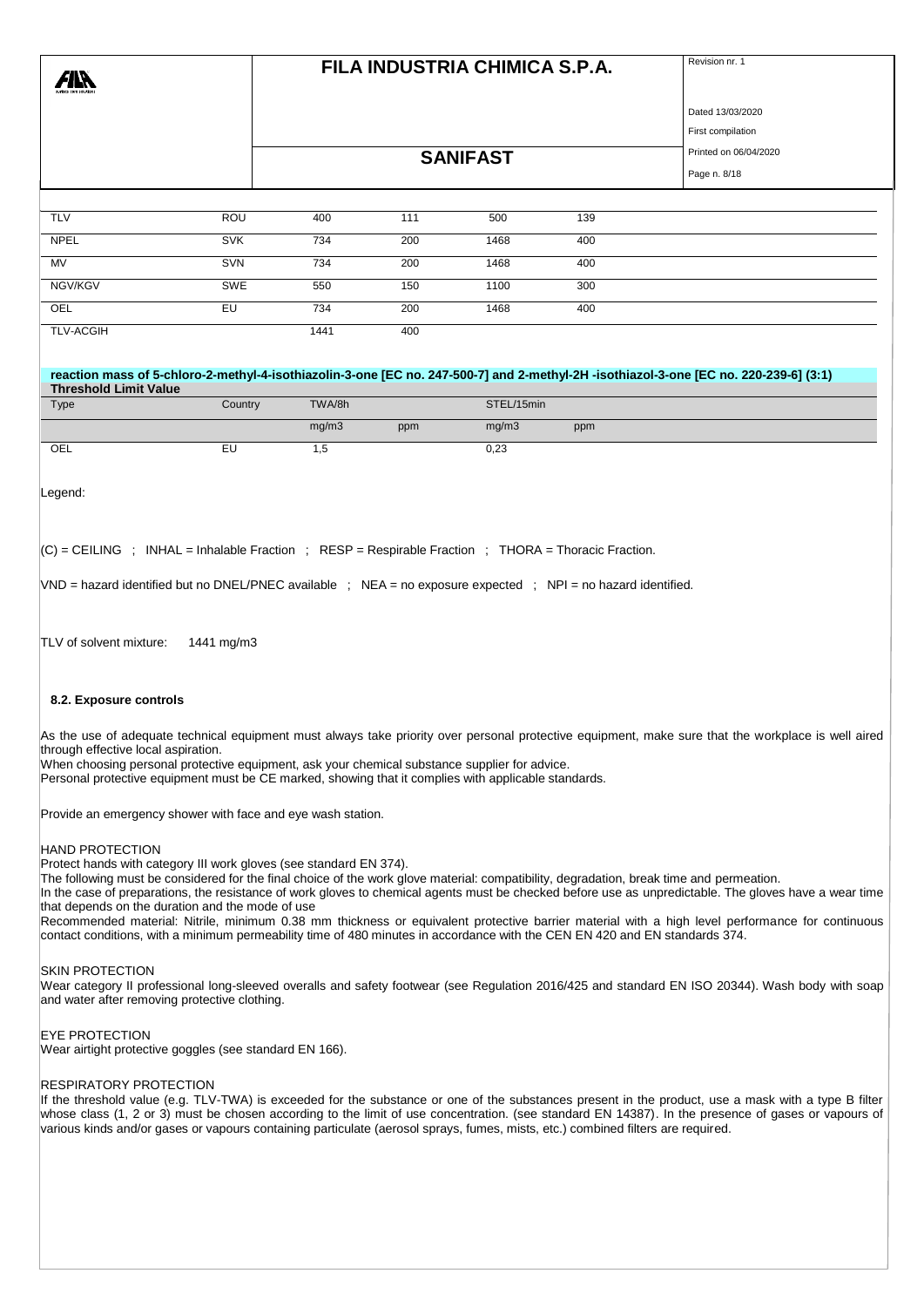| surface care solutions | FILA INDUSTRIA CHIMICA S.P.A. |                       |
|------------------------|-------------------------------|-----------------------|
|                        |                               | Dated 13/03/2020      |
|                        |                               | First compilation     |
|                        | <b>SANIFAST</b>               | Printed on 06/04/2020 |
|                        |                               | Page n. 9/18          |

Respiratory protection devices must be used if the technical measures adopted are not suitable for restricting the worker's exposure to the threshold values considered. The protection provided by masks is in any case limited.

If the substance considered is odourless or its olfactory threshold is higher than the corresponding TLV-TWA and in the case of an emergency, wear open-circuit compressed air breathing apparatus (in compliance with standard EN 137) or external air-intake breathing apparatus (in compliance with standard EN 138). For a correct choice of respiratory protection device, see standard EN 529.

### ENVIRONMENTAL EXPOSURE CONTROLS

The emissions generated by manufacturing processes, including those generated by ventilation equipment, should be checked to ensure compliance with environmental standards.

Product residues must not be indiscriminately disposed of with waste water or by dumping in waterways.

# **SECTION 9. Physical and chemical properties**

# **9.1. Information on basic physical and chemical properties**

| Appearance                             | liquid                     |
|----------------------------------------|----------------------------|
| Colour                                 | blue                       |
| Odour                                  | Lemon fragrance            |
| Odour threshold                        | Not available              |
| рH                                     | 8,5                        |
| Melting point / freezing point         | Not available              |
| Initial boiling point                  | Not available              |
| Boiling range                          | Not available              |
| Flash point                            | $>93$ °C                   |
| <b>Evaporation Rate</b>                | Not available              |
| Flammability of solids and gases       | not applicable             |
| Lower inflammability limit             | Not available              |
| Upper inflammability limit             | Not available              |
| Lower explosive limit                  | Not available              |
| Upper explosive limit                  | Not available              |
| Vapour pressure                        | Not available              |
| Vapour density                         | Not available              |
| Relative density                       | 1,001 Kg/L                 |
| Solubility                             | Readily soluble            |
| Partition coefficient: n-octanol/water | Not available              |
| Auto-ignition temperature              | Not available              |
| Decomposition temperature              | Not available              |
| Viscosity                              | Not available              |
| Explosive properties                   | not applicable             |
| Oxidising properties                   | not applicable             |
| 9.2. Other information                 |                            |
| VOC (Directive 2010/75/EC):            | $0,13\% - 1,26$<br>g/litre |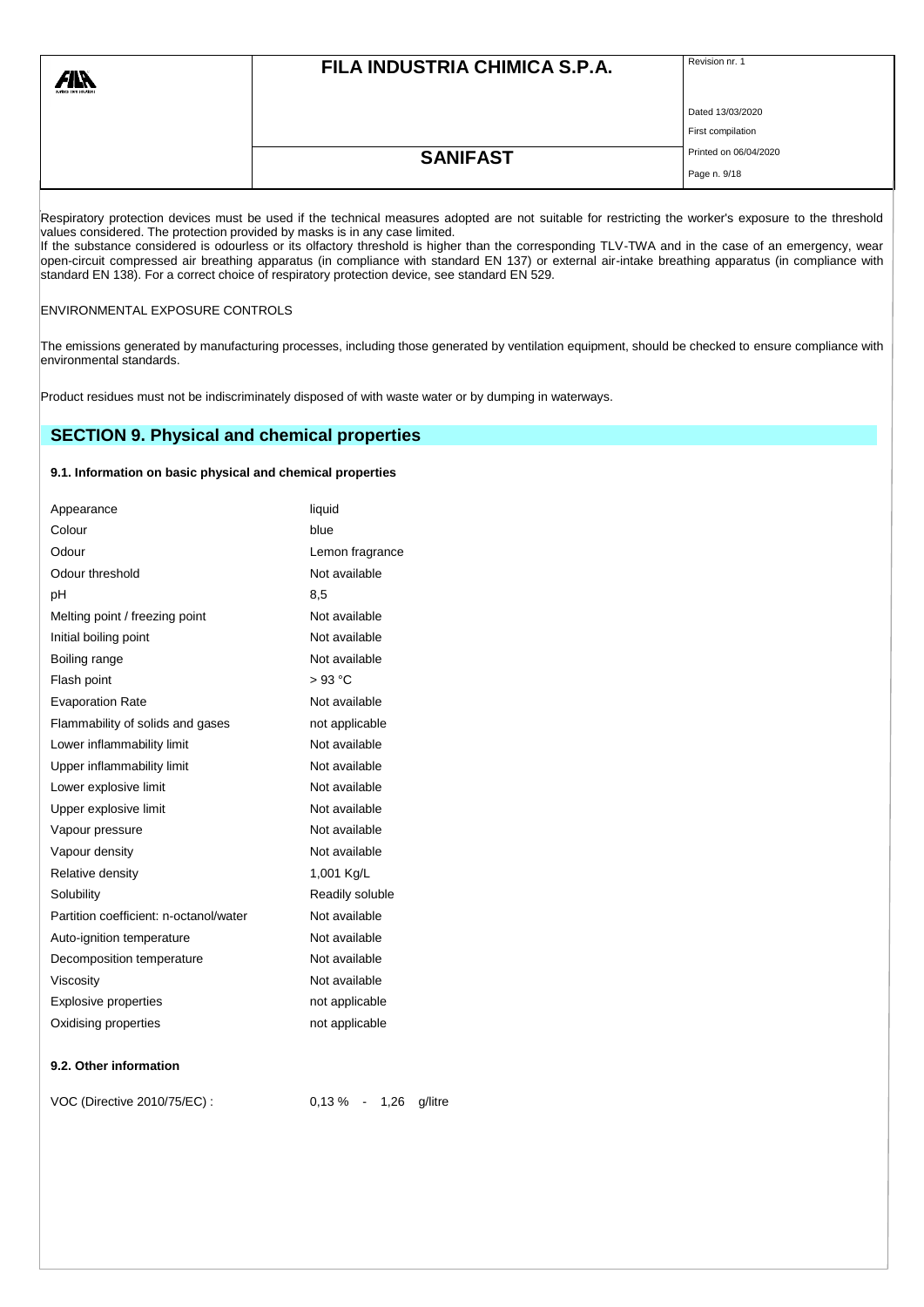| All<br>surface care solutions | FILA INDUSTRIA CHIMICA S.P.A. | Revision nr. 1        |
|-------------------------------|-------------------------------|-----------------------|
|                               |                               | Dated 13/03/2020      |
|                               |                               | First compilation     |
|                               | <b>SANIFAST</b>               | Printed on 06/04/2020 |

### Page n. 10/18

# **SECTION 10. Stability and reactivity**

### **10.1. Reactivity**

There are no particular risks of reaction with other substances in normal conditions of use.

### ETHYL ACETATE

Decomposes slowly into acetic acid and ethanol under the effect of light, air and water.

### **10.2. Chemical stability**

The product is stable in normal conditions of use and storage.

### **10.3. Possibility of hazardous reactions**

No hazardous reactions are foreseeable in normal conditions of use and storage.

### ETHYL ACETATE

Risk of explosion on contact with: alkaline metals,hydrides,oleum.May react violently with: fluorine,strong oxidising agents,chlorosulphuric acid,potassium tert-butoxide.Forms explosive mixtures with: air.

### **10.4. Conditions to avoid**

None in particular. However the usual precautions used for chemical products should be respected.

#### ETHYL ACETATE

Avoid exposure to: light,sources of heat,naked flames.

### **10.5. Incompatible materials**

None.

### ETHYL ACETATE

Incompatible with: acids,bases,strong oxidants,aluminium,nitrates,chlorosulphuric acid.Incompatible materials: plastic materials.

#### **10.6. Hazardous decomposition products**

Due to thermal decomposition or in case of fire, gases and vapors can be released that are potentially harmful to health.

# **SECTION 11. Toxicological information**

In the absence of experimental data for the product itself, health hazards are evaluated according to the properties of the substances it contains, using the criteria specified in the applicable regulation for classification.

It is therefore necessary to take into account the concentration of the individual hazardous substances indicated in section 3, to evaluate the toxicological effects of exposure to the product.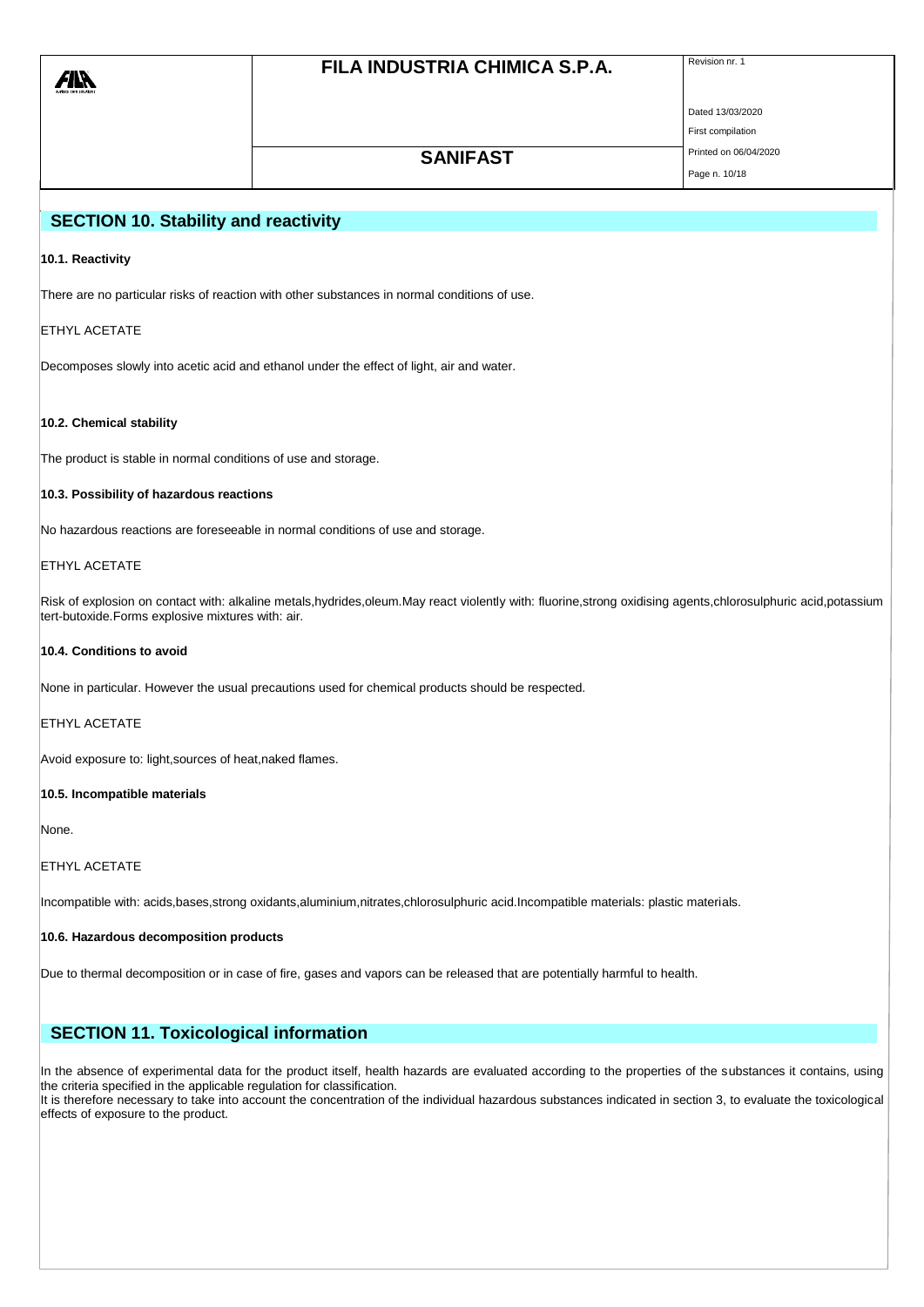|                                                                                                                                       | FILA INDUSTRIA CHIMICA S.P.A.                                                              | Revision nr. 1        |
|---------------------------------------------------------------------------------------------------------------------------------------|--------------------------------------------------------------------------------------------|-----------------------|
|                                                                                                                                       |                                                                                            |                       |
|                                                                                                                                       |                                                                                            | Dated 13/03/2020      |
|                                                                                                                                       |                                                                                            | First compilation     |
|                                                                                                                                       | <b>SANIFAST</b>                                                                            | Printed on 06/04/2020 |
|                                                                                                                                       |                                                                                            | Page n. 11/18         |
| 11.1. Information on toxicological effects                                                                                            |                                                                                            |                       |
| Metabolism, toxicokinetics, mechanism of action and other information                                                                 |                                                                                            |                       |
| Information not available                                                                                                             |                                                                                            |                       |
| Information on likely routes of exposure                                                                                              |                                                                                            |                       |
| Information not available                                                                                                             |                                                                                            |                       |
|                                                                                                                                       | Delayed and immediate effects as well as chronic effects from short and long-term exposure |                       |
| Information not available                                                                                                             |                                                                                            |                       |
| Interactive effects                                                                                                                   |                                                                                            |                       |
| Information not available                                                                                                             |                                                                                            |                       |
| <b>ACUTE TOXICITY</b>                                                                                                                 |                                                                                            |                       |
| LC50 (Inhalation) of the mixture:<br>Not classified (no significant component)<br>LD50 (Oral) of the mixture:<br>>2000 mg/kg          |                                                                                            |                       |
| LD50 (Dermal) of the mixture:<br>Not classified (no significant component)                                                            |                                                                                            |                       |
| <b>D LIMONENE</b>                                                                                                                     |                                                                                            |                       |
| LD50 (Oral) > 2000 mg/kg rat female OCSE 423                                                                                          |                                                                                            |                       |
| LD50 (Dermal) > 5000 mg/kg rabbit                                                                                                     |                                                                                            |                       |
|                                                                                                                                       | QUATERNARY AMMONIUM COMPOUNDS, BENZYL-C8-18-ALKYLDIMETHYL, CHLORIDES                       |                       |
| LD50 (Oral) 795 mg/kg ratto                                                                                                           |                                                                                            |                       |
| LD50 (Dermal) > 5000 mg/kg calculated                                                                                                 |                                                                                            |                       |
| reaction mass of 5-chloro-2-methyl-4-isothiazolin-3-one [EC no. 247-500-7] and 2-methyl-2H -isothiazol-3-one [EC no. 220-239-6] (3:1) |                                                                                            |                       |
| LD50 (Dermal) 141 mg/kg coniglio                                                                                                      |                                                                                            |                       |
| LC50 (Inhalation) 0,33 mg/l/4h                                                                                                        |                                                                                            |                       |
| <b>SKIN CORROSION / IRRITATION</b>                                                                                                    |                                                                                            |                       |
| Causes skin irritation                                                                                                                |                                                                                            |                       |
|                                                                                                                                       |                                                                                            |                       |
|                                                                                                                                       |                                                                                            |                       |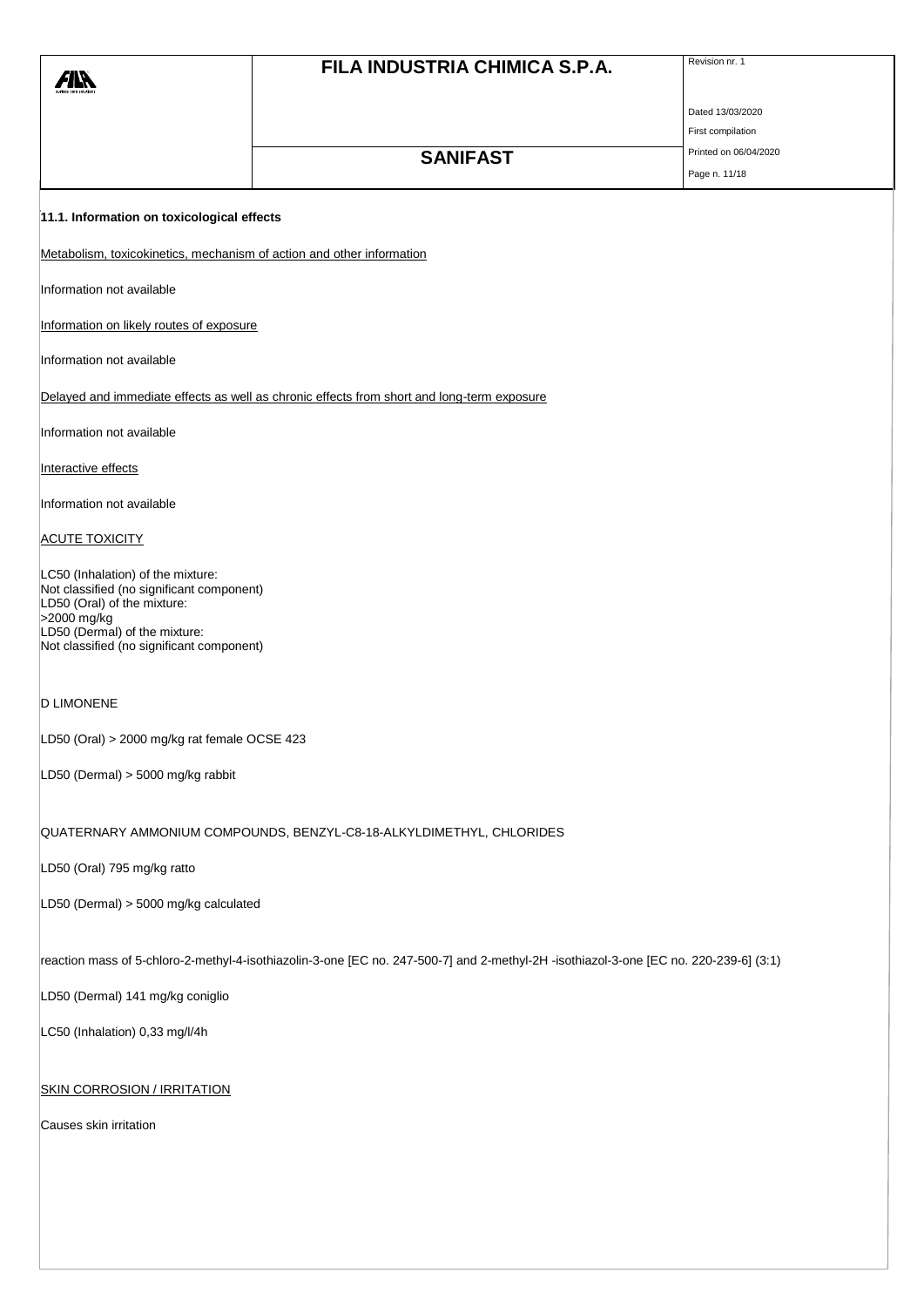| <i>FIN</i>                                                      | FILA INDUSTRIA CHIMICA S.P.A. | Revision nr. 1        |  |
|-----------------------------------------------------------------|-------------------------------|-----------------------|--|
|                                                                 |                               | Dated 13/03/2020      |  |
|                                                                 |                               | First compilation     |  |
|                                                                 | <b>SANIFAST</b>               | Printed on 06/04/2020 |  |
|                                                                 |                               | Page n. 12/18         |  |
|                                                                 |                               |                       |  |
| <b>SERIOUS EYE DAMAGE / IRRITATION</b>                          |                               |                       |  |
| Causes serious eye damage                                       |                               |                       |  |
| <b>RESPIRATORY OR SKIN SENSITISATION</b>                        |                               |                       |  |
| May produce an allergic reaction.Contains:D LIMONENE            |                               |                       |  |
| <b>GERM CELL MUTAGENICITY</b>                                   |                               |                       |  |
| Does not meet the classification criteria for this hazard class |                               |                       |  |
| <b>CARCINOGENICITY</b>                                          |                               |                       |  |
| Does not meet the classification criteria for this hazard class |                               |                       |  |
| <b>REPRODUCTIVE TOXICITY</b>                                    |                               |                       |  |
| Does not meet the classification criteria for this hazard class |                               |                       |  |
| <b>STOT - SINGLE EXPOSURE</b>                                   |                               |                       |  |
| Does not meet the classification criteria for this hazard class |                               |                       |  |
| <b>STOT - REPEATED EXPOSURE</b>                                 |                               |                       |  |
| Does not meet the classification criteria for this hazard class |                               |                       |  |
| <b>ASPIRATION HAZARD</b>                                        |                               |                       |  |

Does not meet the classification criteria for this hazard class

# **SECTION 12. Ecological information**

This product is dangerous for the environment and the aquatic organisms. In the long term, it have negative effects on aquatic environment. **12.1. Toxicity**

D LIMONENE

QUATERNARY AMMONIUM COMPOUNDS, BENZYL-C8-18- ALKYLDIMETHYL, CHLORIDES

LC50 - for Fish 0,72 mg/l/96h Pimephales promelas OCSE 203 EC50 - for Crustacea 0,51 mg/l/48h Daphnia magna OECD 202 EC50 - for Algae / Aquatic Plants 0,32 mg/l/72h pseudokirchneriella subcapitata OECD 201 Chronic NOEC for Fish 0,37 mg/l Pimephales promelas 8d OECD 212 Chronic NOEC for Crustacea **0,08 mg/l Daphnia magna 21d OECD 211**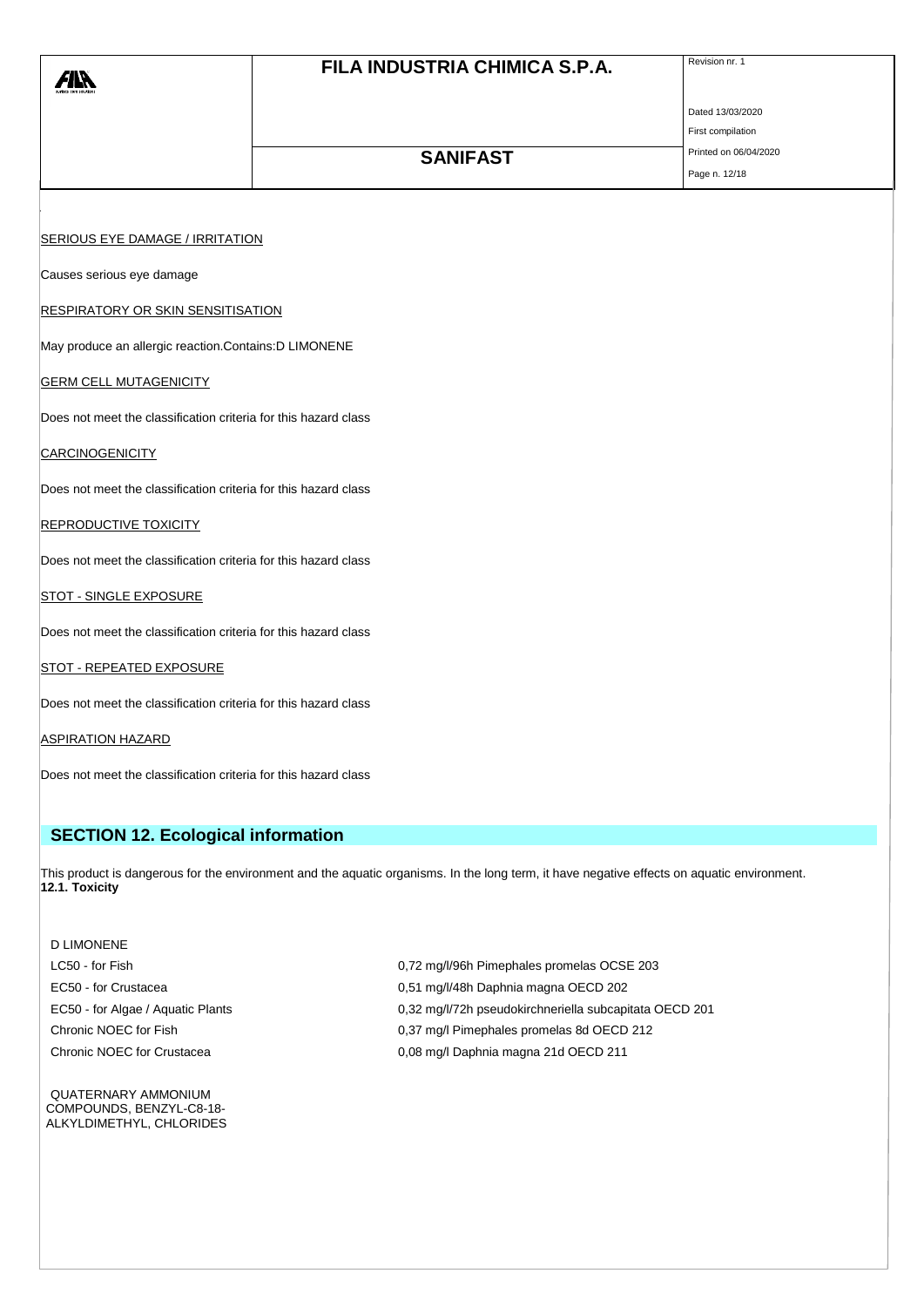| <i>FIN</i>                                                                                                                                                                  | FILA INDUSTRIA CHIMICA S.P.A.            | Revision nr. 1        |
|-----------------------------------------------------------------------------------------------------------------------------------------------------------------------------|------------------------------------------|-----------------------|
|                                                                                                                                                                             |                                          | Dated 13/03/2020      |
|                                                                                                                                                                             |                                          | First compilation     |
|                                                                                                                                                                             | <b>SANIFAST</b>                          | Printed on 06/04/2020 |
|                                                                                                                                                                             |                                          | Page n. 13/18         |
| LC50 - for Fish                                                                                                                                                             | 0,085 mg/l/96h Oncorhyncus mykiss        |                       |
| EC50 - for Crustacea                                                                                                                                                        | 0,016 mg/l/48h daphnia magna             |                       |
| EC50 - for Algae / Aquatic Plants                                                                                                                                           | 0,025 mg/l/72h selenastrum capricornutum |                       |
| reaction mass of 5-chloro-2-methyl-4-<br>isothiazolin-3-one [EC no. 247-500-7] and 2-<br>methyl-2H -isothiazol-3-one [EC no. 220-239-<br>6] (3:1)                           |                                          |                       |
| LC50 - for Fish                                                                                                                                                             | 0,19 mg/l/96h trota iridea               |                       |
| EC50 - for Crustacea                                                                                                                                                        | 0,16 mg/l/48h                            |                       |
| EC50 - for Algae / Aquatic Plants                                                                                                                                           | 0,027 mg/l/72h                           |                       |
| 12.2. Persistence and degradability                                                                                                                                         |                                          |                       |
| ETHYL ACETATE                                                                                                                                                               |                                          |                       |
| Solubility in water                                                                                                                                                         | > 10000 mg/l                             |                       |
| Rapidly degradable                                                                                                                                                          |                                          |                       |
| <b>D LIMONENE</b>                                                                                                                                                           |                                          |                       |
| Rapidly degradable<br>80% 28d OECD 301D                                                                                                                                     |                                          |                       |
| QUATERNARY AMMONIUM<br>COMPOUNDS, BENZYL-C8-18-<br>ALKYLDIMETHYL, CHLORIDES<br>Rapidly degradable                                                                           |                                          |                       |
| reaction mass of 5-chloro-2-methyl-4-<br>isothiazolin-3-one [EC no. 247-500-7] and 2-<br>methyl-2H -isothiazol-3-one [EC no. 220-239-<br>6] (3:1)<br>NOT rapidly degradable |                                          |                       |
| Alcohols C12-14, ethoxylated<br>Rapidly degradable<br>95% 14d<br>12.3. Bioaccumulative potential                                                                            |                                          |                       |
| ETHYL ACETATE                                                                                                                                                               |                                          |                       |
| Partition coefficient: n-octanol/water                                                                                                                                      | 0,68                                     |                       |
| <b>BCF</b>                                                                                                                                                                  | 30                                       |                       |
| 12.4. Mobility in soil                                                                                                                                                      |                                          |                       |
| Information not available                                                                                                                                                   |                                          |                       |

## **12.5. Results of PBT and vPvB assessment**

On the basis of available data, the product does not contain any PBT or vPvB in percentage greater than 0,1%.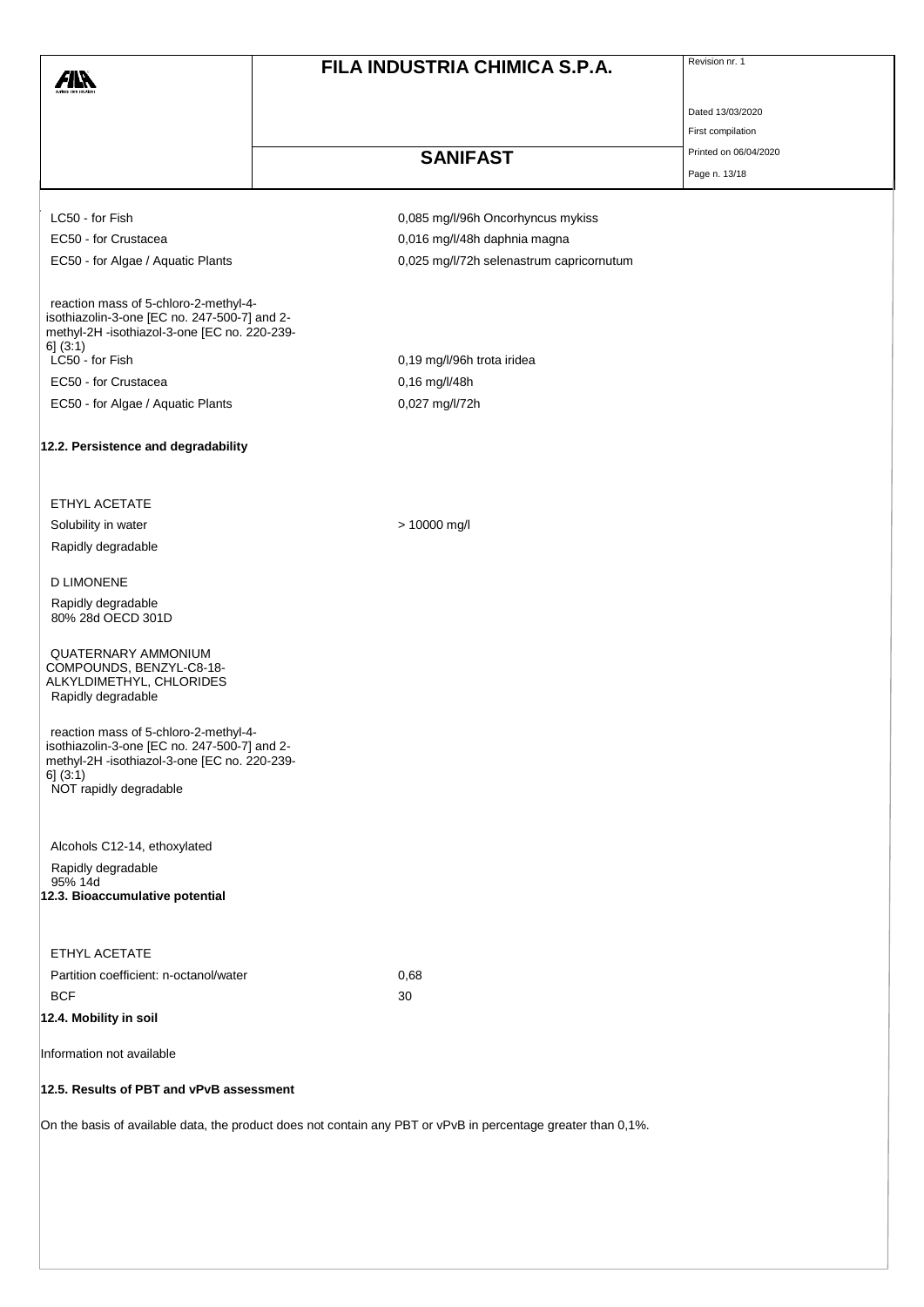|                             | FILA INDUSTRIA CHIMICA S.P.A. | Revision nr. 1        |
|-----------------------------|-------------------------------|-----------------------|
|                             |                               | Dated 13/03/2020      |
|                             |                               | First compilation     |
|                             | <b>SANIFAST</b>               | Printed on 06/04/2020 |
|                             |                               | Page n. 14/18         |
|                             |                               |                       |
| 12.6. Other adverse effects |                               |                       |

Information not available

# **SECTION 13. Disposal considerations**

#### **13.1. Waste treatment methods**

Reuse, when possible. Product residues should be considered special hazardous waste. The hazard level of waste containing this product should be evaluated according to applicable regulations.

Disposal must be performed through an authorised waste management firm, in compliance with national and local regulations. CONTAMINATED PACKAGING

Contaminated packaging must be recovered or disposed of in compliance with national waste management regulations.

# **SECTION 14. Transport information**

The product is not dangerous under current provisions of the Code of International Carriage of Dangerous Goods by Road (ADR) and by Rail (RID), of the International Maritime Dangerous Goods Code (IMDG), and of the International Air Transport Association (IATA) regulations.

### **14.1. UN number**

Not applicable

### **14.2. UN proper shipping name**

Not applicable

### **14.3. Transport hazard class(es)**

Not applicable

#### **14.4. Packing group**

Not applicable

**14.5. Environmental hazards**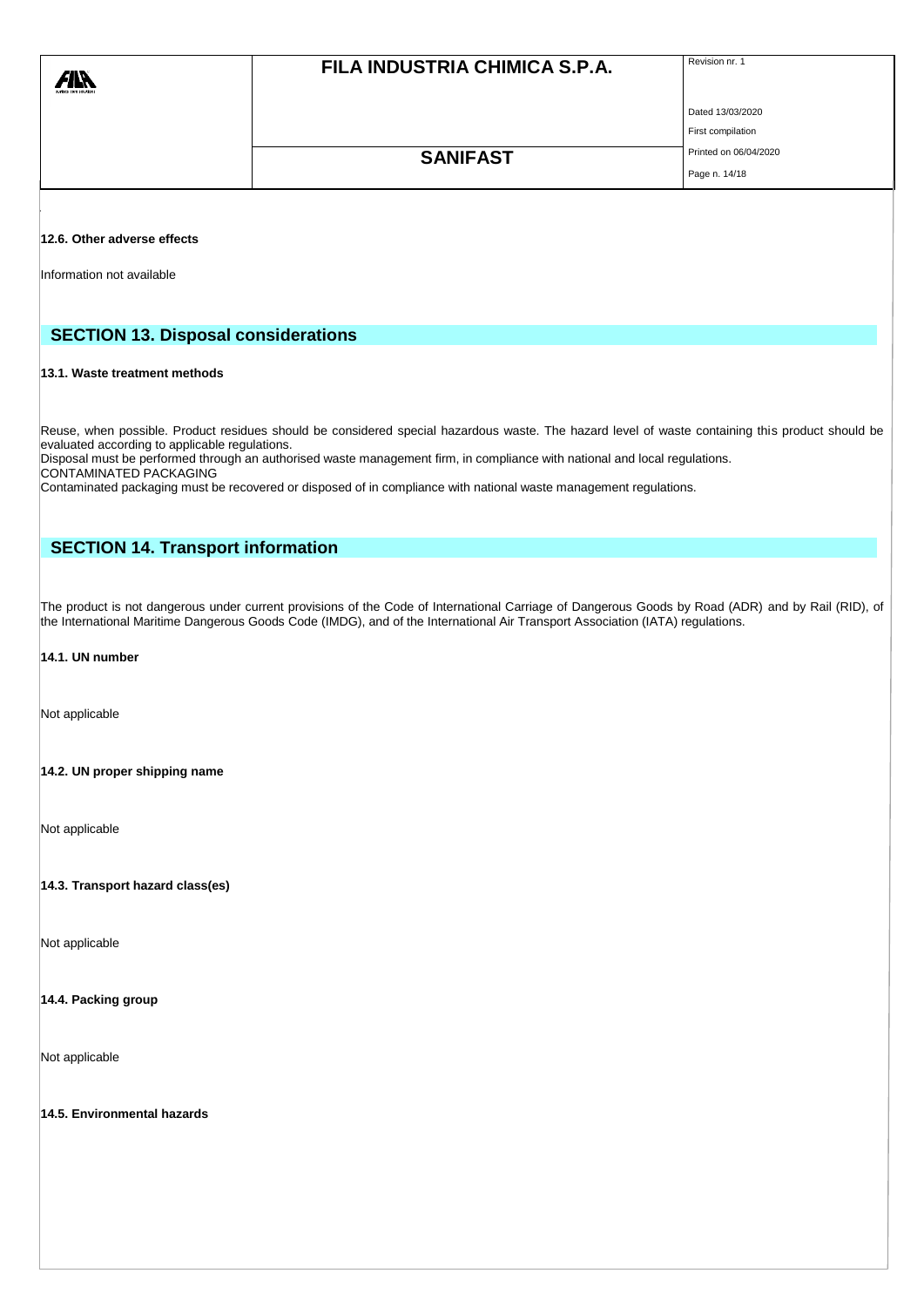|                                                       |                                                                                                                                                         | Revision nr. 1        |
|-------------------------------------------------------|---------------------------------------------------------------------------------------------------------------------------------------------------------|-----------------------|
| <b>AIR</b>                                            | FILA INDUSTRIA CHIMICA S.P.A.                                                                                                                           |                       |
|                                                       |                                                                                                                                                         |                       |
|                                                       |                                                                                                                                                         | Dated 13/03/2020      |
|                                                       |                                                                                                                                                         | First compilation     |
|                                                       | <b>SANIFAST</b>                                                                                                                                         | Printed on 06/04/2020 |
|                                                       |                                                                                                                                                         | Page n. 15/18         |
|                                                       |                                                                                                                                                         |                       |
|                                                       |                                                                                                                                                         |                       |
| Not applicable                                        |                                                                                                                                                         |                       |
|                                                       |                                                                                                                                                         |                       |
| 14.6. Special precautions for user                    |                                                                                                                                                         |                       |
|                                                       |                                                                                                                                                         |                       |
|                                                       |                                                                                                                                                         |                       |
| Not applicable                                        |                                                                                                                                                         |                       |
|                                                       |                                                                                                                                                         |                       |
|                                                       | 14.7. Transport in bulk according to Annex II of Marpol and the IBC Code                                                                                |                       |
|                                                       |                                                                                                                                                         |                       |
|                                                       |                                                                                                                                                         |                       |
| Information not relevant                              |                                                                                                                                                         |                       |
| <b>SECTION 15. Regulatory information</b>             |                                                                                                                                                         |                       |
|                                                       |                                                                                                                                                         |                       |
|                                                       | 15.1. Safety, health and environmental regulations/legislation specific for the substance or mixture                                                    |                       |
|                                                       |                                                                                                                                                         |                       |
| Seveso Category - Directive 2012/18/EC: None          |                                                                                                                                                         |                       |
|                                                       | Restrictions relating to the product or contained substances pursuant to Annex XVII to EC Regulation 1907/2006                                          |                       |
|                                                       |                                                                                                                                                         |                       |
| Product<br>Point                                      | $3 - 40$                                                                                                                                                |                       |
|                                                       |                                                                                                                                                         |                       |
| Substances in Candidate List (Art. 59 REACH)          |                                                                                                                                                         |                       |
|                                                       |                                                                                                                                                         |                       |
|                                                       | On the basis of available data, the product does not contain any SVHC in percentage greater than 0,1%.                                                  |                       |
| Substances subject to authorisation (Annex XIV REACH) |                                                                                                                                                         |                       |
|                                                       |                                                                                                                                                         |                       |
| None                                                  |                                                                                                                                                         |                       |
|                                                       | Substances subject to exportation reporting pursuant to (EC) Reg. 649/2012:                                                                             |                       |
|                                                       |                                                                                                                                                         |                       |
| None                                                  |                                                                                                                                                         |                       |
|                                                       |                                                                                                                                                         |                       |
| Substances subject to the Rotterdam Convention:       |                                                                                                                                                         |                       |
| None                                                  |                                                                                                                                                         |                       |
|                                                       |                                                                                                                                                         |                       |
| Substances subject to the Stockholm Convention:       |                                                                                                                                                         |                       |
| None                                                  |                                                                                                                                                         |                       |
|                                                       |                                                                                                                                                         |                       |
| Healthcare controls                                   |                                                                                                                                                         |                       |
|                                                       | Workers exposed to this chemical agent must not undergo health checks, provided that available risk-assessment data prove that the risks related to the |                       |
|                                                       | workers' health and safety are modest and that the 98/24/EC directive is respected.                                                                     |                       |
|                                                       |                                                                                                                                                         |                       |
|                                                       |                                                                                                                                                         |                       |
|                                                       |                                                                                                                                                         |                       |
|                                                       |                                                                                                                                                         |                       |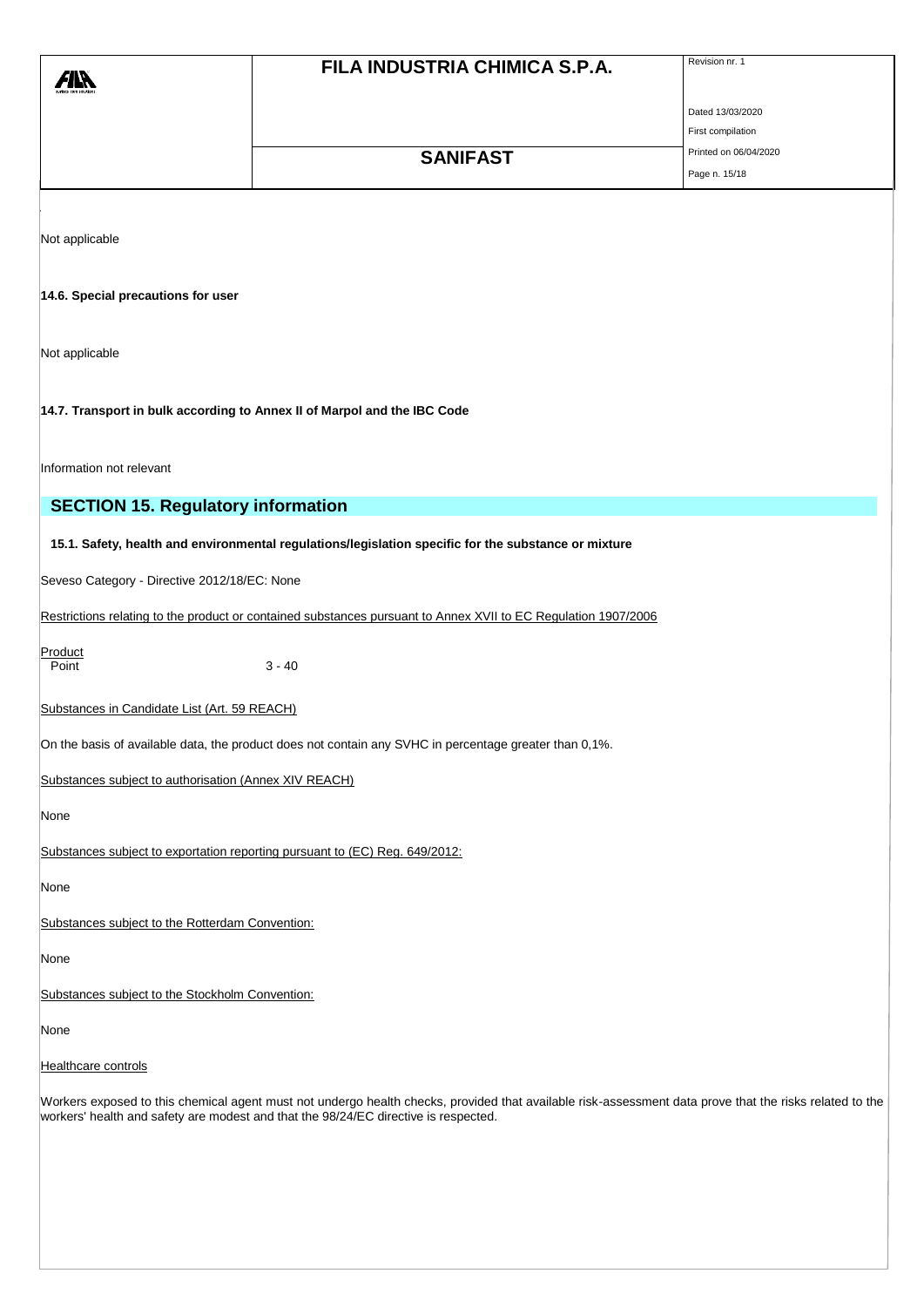| <b>71X</b><br>surface care solutions | FILA INDUSTRIA CHIMICA S.P.A. | Revision nr. 1        |
|--------------------------------------|-------------------------------|-----------------------|
|                                      |                               | Dated 13/03/2020      |
|                                      |                               | First compilation     |
|                                      | <b>SANIFAST</b>               | Printed on 06/04/2020 |
|                                      |                               | Page n. 16/18         |

Regulation (EC) No. 648/2004

Ingredients according to Regulation (EC) No. 648/2004

The surfactant(s) contained in this preparation complies(comply) with the biodegradability criteria as laid down in Regulation (EC) No. 648/2004 on detergents. Data to support this assertion are held at the disposal of the competent authorities of the Member States and will be made available to them, at their direct request or at the request of a detergent manufacturer.

### **15.2. Chemical safety assessment**

A chemical safety assessment has been performed for the following contained substances

### D LIMONENE

# **SECTION 16. Other information**

Text of hazard (H) indications mentioned in section 2-3 of the sheet:

| Flam. Liq. 2             | Flammable liquid, category 2                                       |
|--------------------------|--------------------------------------------------------------------|
| Flam. Liq. 3             | Flammable liquid, category 3                                       |
| Met. Corr. 1             | Substance or mixture corrosive to metals, category 1               |
| Acute Tox. 2             | Acute toxicity, category 2                                         |
| Acute Tox. 3             | Acute toxicity, category 3                                         |
| Acute Tox. 4             | Acute toxicity, category 4                                         |
| Asp. Tox. 1              | Aspiration hazard, category 1                                      |
| Skin Corr. 1B            | Skin corrosion, category 1B                                        |
| Skin Corr. 1C            | Skin corrosion, category 1C                                        |
| Eye Dam. 1               | Serious eye damage, category 1                                     |
| Eye Irrit. 2             | Eye irritation, category 2                                         |
| Skin Irrit. 2            | Skin irritation, category 2                                        |
| Skin Sens. 1             | Skin sensitization, category 1                                     |
| Skin Sens. 1A            | Skin sensitization, category 1A                                    |
| Skin Sens. 1B            | Skin sensitization, category 1B                                    |
| STOT SE 3                | Specific target organ toxicity - single exposure, category 3       |
| <b>Aquatic Acute 1</b>   | Hazardous to the aquatic environment, acute toxicity, category 1   |
| <b>Aquatic Chronic 1</b> | Hazardous to the aquatic environment, chronic toxicity, category 1 |
| <b>Aquatic Chronic 3</b> | Hazardous to the aquatic environment, chronic toxicity, category 3 |
| H225                     | Highly flammable liquid and vapour.                                |
| H226                     | Flammable liquid and vapour.                                       |
| H290                     | May be corrosive to metals.                                        |
| H310                     | Fatal in contact with skin.                                        |
| H330                     | Fatal if inhaled.                                                  |
| H301                     | Toxic if swallowed.                                                |
| H302                     | Harmful if swallowed.                                              |
| H304                     | May be fatal if swallowed and enters airways.                      |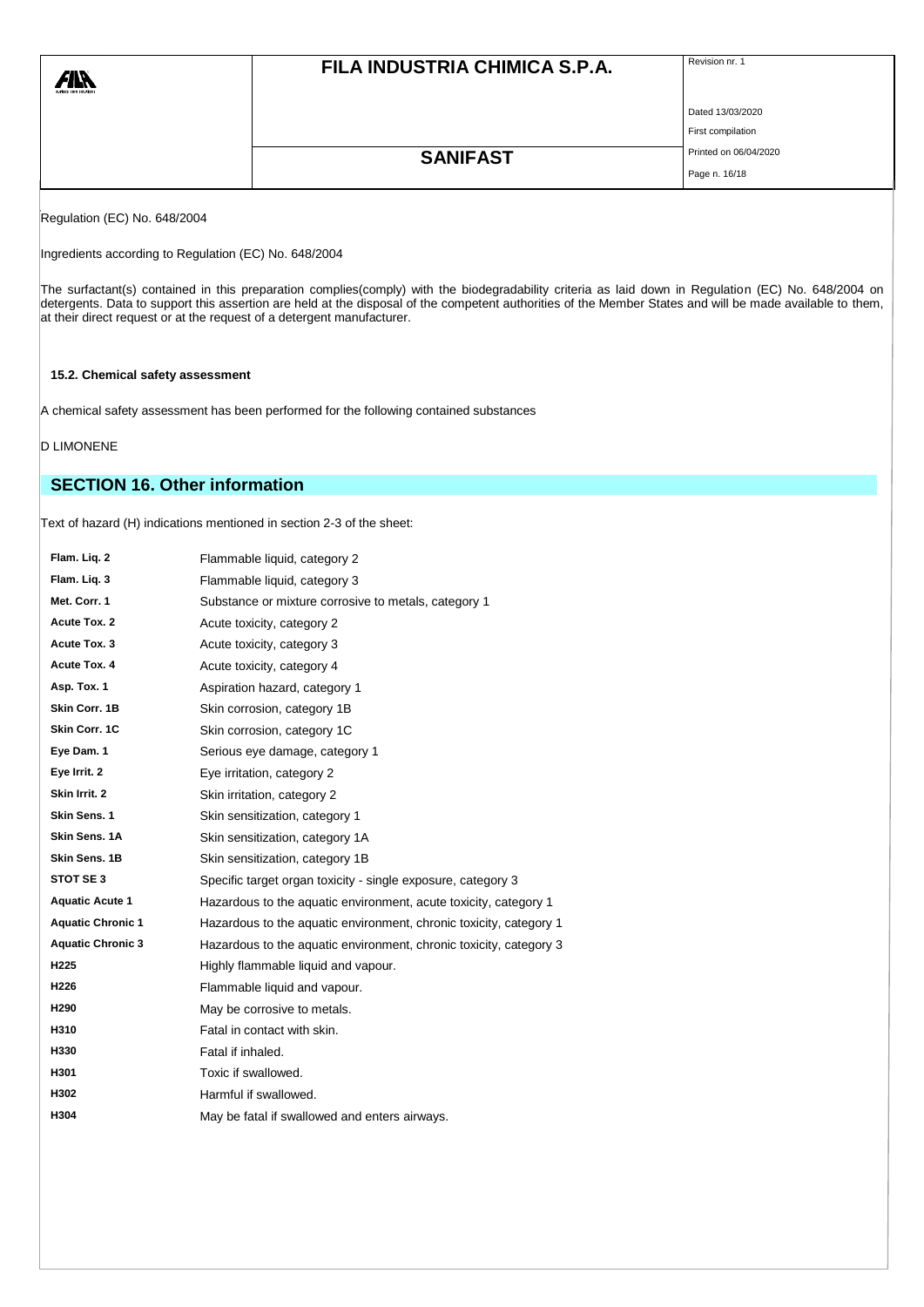| Ř<br>clutions | FILA INDUSTRIA CHIMICA S.P.A. | Revision nr. 1   |
|---------------|-------------------------------|------------------|
|               |                               | Dated 13/03/2020 |

# **SANIFAST** Printed on 06/04/2020

First compilation Page n. 17/18

| H314          | Causes severe skin burns and eye damage.              |
|---------------|-------------------------------------------------------|
| H318          | Causes serious eye damage.                            |
| H319          | Causes serious eye irritation.                        |
| H315          | Causes skin irritation.                               |
| H317          | May cause an allergic skin reaction.                  |
| H336          | May cause drowsiness or dizziness.                    |
| H400          | Very toxic to aquatic life.                           |
| H410          | Very toxic to aquatic life with long lasting effects. |
| H412          | Harmful to aquatic life with long lasting effects.    |
| <b>EUH066</b> | Repeated exposure may cause skin dryness or cracking. |

LEGEND:

Æľ

#### - ADR: European Agreement concerning the carriage of Dangerous goods by Road

- CAS NUMBER: Chemical Abstract Service Number
- CE50: Effective concentration (required to induce a 50% effect)
- CE NUMBER: Identifier in ESIS (European archive of existing substances)
- CLP: EC Regulation 1272/2008
- DNEL: Derived No Effect Level
- EmS: Emergency Schedule
- GHS: Globally Harmonized System of classification and labeling of chemicals IATA DGR: International Air Transport Association Dangerous Goods Regulation
- 
- IC50: Immobilization Concentration 50%
- IMDG: International Maritime Code for dangerous goods
- IMO: International Maritime Organization
- INDEX NUMBER: Identifier in Annex VI of CLP
- LC50: Lethal Concentration 50%
- LD50: Lethal dose 50%
- OEL: Occupational Exposure Level
- PBT: Persistent bioaccumulative and toxic as REACH Regulation
- PEC: Predicted environmental Concentration
- PEL: Predicted exposure level
- PNEC: Predicted no effect concentration
- REACH: EC Regulation 1907/2006
- RID: Regulation concerning the international transport of dangerous goods by train
- TLV: Threshold Limit Value
- TLV CEILING: Concentration that should not be exceeded during any time of occupational exposure.
- TWA STEL: Short-term exposure limit
- TWA: Time-weighted average exposure limit
- VOC: Volatile organic Compounds
- vPvB: Very Persistent and very Bioaccumulative as for REACH Regulation
- WGK: Water hazard classes (German).

GENERAL BIBLIOGRAPHY

- 1. Regulation (EC) 1907/2006 (REACH) of the European Parliament
- 2. Regulation (EC) 1272/2008 (CLP) of the European Parliament
- 3. Regulation (EU) 790/2009 (I Atp. CLP) of the European Parliament
- 4. Regulation (EU) 2015/830 of the European Parliament
- 5. Regulation (EU) 286/2011 (II Atp. CLP) of the European Parliament
- 6. Regulation (EU) 618/2012 (III Atp. CLP) of the European Parliament
- 7. Regulation (EU) 487/2013 (IV Atp. CLP) of the European Parliament
- 8. Regulation (EU) 944/2013 (V Atp. CLP) of the European Parliament
- 9. Regulation (EU) 605/2014 (VI Atp. CLP) of the European Parliament
- 10. Regulation (EU) 2015/1221 (VII Atp. CLP) of the European Parliament
- 11. Regulation (EU) 2016/918 (VIII Atp. CLP) of the European Parliament
- 12. Regulation (EU) 2016/1179 (IX Atp. CLP)
- 13. Regulation (EU) 2017/776 (X Atp. CLP)
- 14. Regulation (EU) 2018/669 (XI Atp. CLP)
- 15. Regulation (EU) 2018/1480 (XIII Atp. CLP)